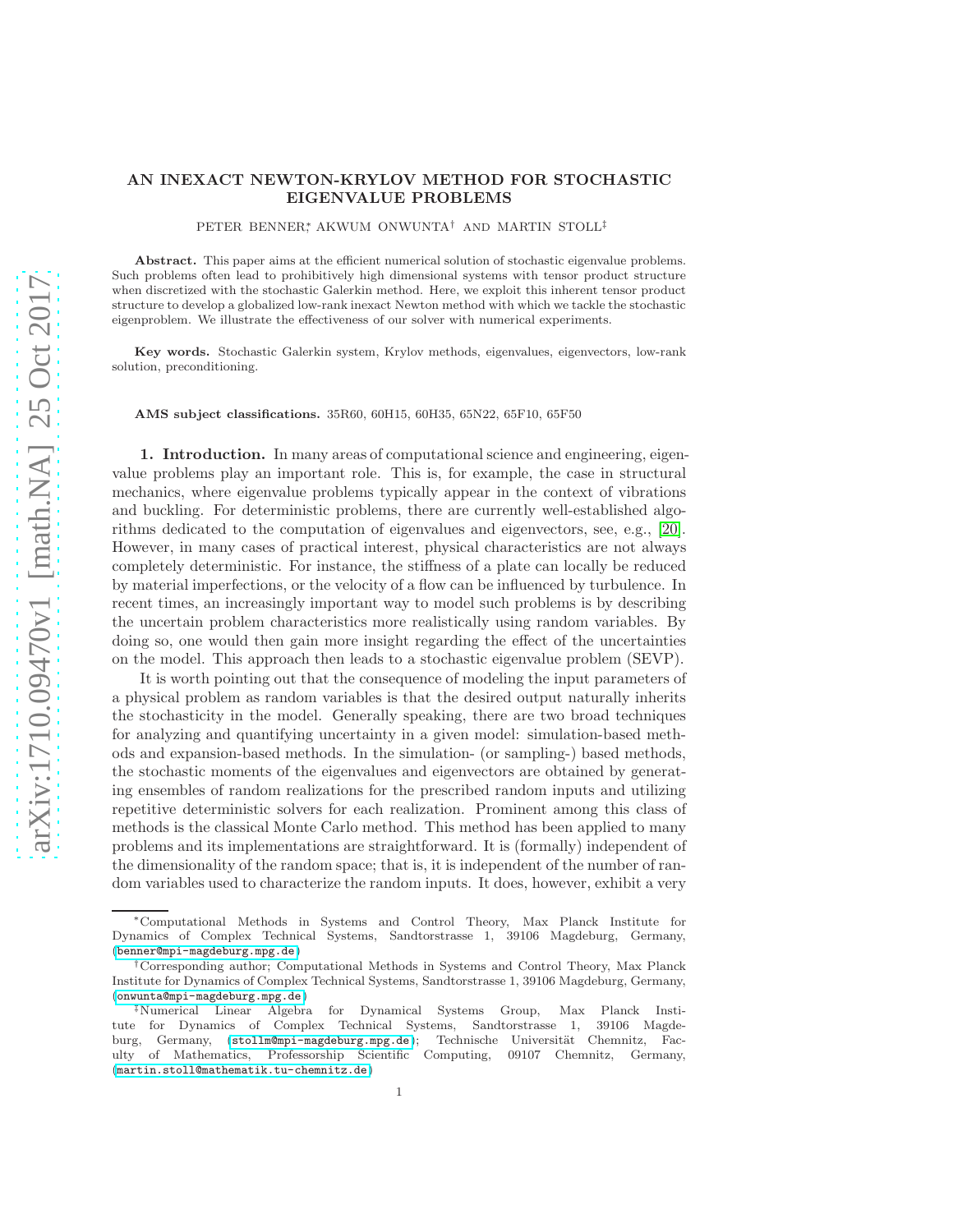slow convergence rate [\[39\]](#page-20-0). To accelerate its convergence, several techniques have been developed: the multilevel Monte Carlo method [\[10\]](#page-19-1), the quasi-Monte Carlo method [\[26\]](#page-19-2), the Markov chain Monte Carlo method [\[19\]](#page-19-3), etc. Although these methods can improve the efficiency of the traditional Monte Carlo method, additional restrictions are imposed based on their specific designs and their applicability is limited.

The expansion-based methods for uncertainty analysis and quantification are often designed to retain the advantages of Monte Carlo simulations; in particular, they enable one to compute the full statistical characteristics of the solution, while reducing the simulation time. A typical example of the expansion-based methods are the spectral stochastic finite element methods (SFEM) [\[18,](#page-19-4) [30\]](#page-20-1); they rely on the approximation of the random eigenvalues and eigenvectors by projecting them onto a global basis and are considerably less expensive than the simulation-based methods. We will, in particular, employ mainly SFEM in this paper.

During the last two decades, there has been a lot of research on SFEM for uncertainty analysis and quantification for solutions of partial differential equations [\[3,](#page-18-0) [4,](#page-19-5) [30\]](#page-20-1). However, SFEM for SEVPs has been so far much less addressed in the literature. To a great extent, most research on SEVPs has, in fact, focused more on simulation-based techniques [\[31,](#page-20-2) [35\]](#page-20-3). Nevertheless, relatively few attempts have been made to approximate the stochastic moments of both the eigenvalues and eigenvectors through the use of spectral methods  $[17, 21, 42]$  $[17, 21, 42]$  $[17, 21, 42]$ . In  $[42]$ , the authors propose algorithms based on the inverse power method together with spectral methods for computing approximate eigenpairs of both symmetric and non-symmetric SEVPs. The method proposed in [\[17\]](#page-19-6) essentially rewrites the eigenvalue problem resulting from a spectral discretization (which we henceforth refer to as stochastic Galerkin method (SGM)) as a set of nonlinear equations with tensor product structure, which are then solved using the Newton-Raphson method. In the spirit of [\[17\]](#page-19-6), this paper presents an algorithm to determine the spectral expansions of the eigenvalues and the eigenvectors based on a Newton's method and SGM. However, unlike [\[17\]](#page-19-6), this work specifically focuses on the use of a globalized low-rank inexact Newton method to tackle the eigenproblem.

Now, recall that under certain conditions, the iterates produced by the Newton's method converge quadratically to a solution  $x^*$  of a given nonlinear system, and those of the inexact Newton method can obtain super-linear convergence [\[1,](#page-18-1) [14,](#page-19-8) [36\]](#page-20-5). Both cases, however, assume an initial guess  $x_0$  sufficiently close to  $x^*$ . Generally speaking, globalizing the inexact Newton method means augmenting the method with additional conditions on the choices of iterates  ${x_k}$  to enhance the likelihood of convergence to x ∗ , see e.g. [\[36\]](#page-20-5) for details of different globalization techniques. The advantages of globalization notwithstanding<sup>[1](#page-1-0)</sup>, a drawback of Newton-type methods is that for fairly large eigenproblems such as the SEVPs considered in this work, they require considerable computational effort to solve the linear system arising from each Newton step. The aim of this paper is therefore to mitigate this computational challenge by exploiting the inherent tensor product structure in the SEVP to tackle the stochastic eigenproblem. More precisely, we combine low-rank Krylov solvers with a globalized inexact Newton method to efficiently solve SEVPs.

The rest of the paper is organized as follows. In Section [2,](#page-2-0) we present the problem that we would like to solve in this paper. Next, Section [3](#page-3-0) gives an overview of the

<span id="page-1-0"></span><sup>&</sup>lt;sup>1</sup>It is important to note that no globalization strategy determines a sequence that converges to a solution for every problem; rather, globalization techniques are essentially used only to enhance the likelihood of convergence to some solution of the problem.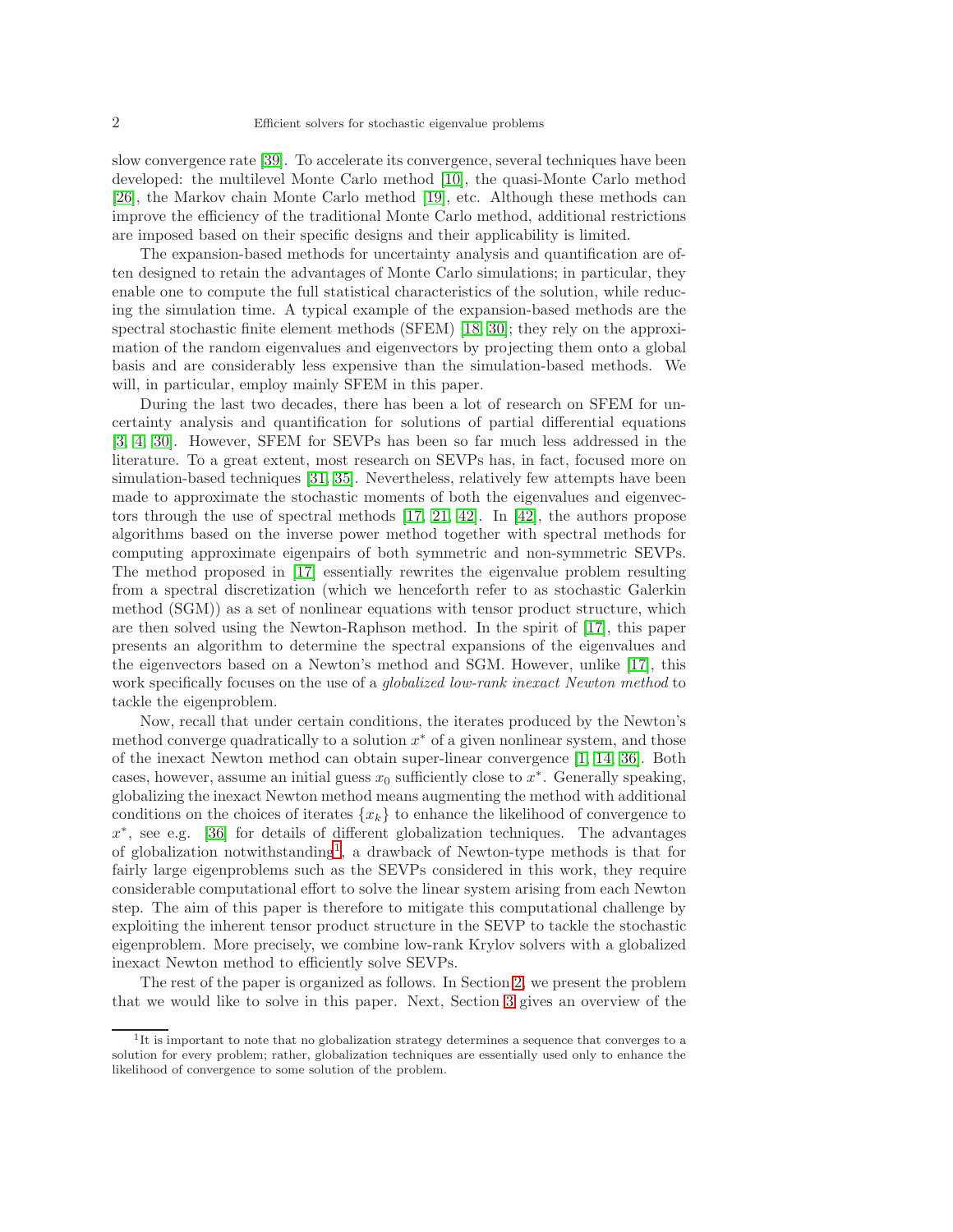stochastic Galerkin method on which we shall rely to discretize our model problem. After discussing our globalized low-rank inexact Newton solver in Section [4,](#page-5-0) we proceed to Section [5](#page-13-0) to provide the numerical results to buttress the efficiency of the proposed solver, while Section [6](#page-18-2) draws some conclusions on the findings in this work.

<span id="page-2-0"></span>2. Problem statement. Let the triplet  $(\Omega, \mathcal{F}, \mathbb{P})$  denote a complete probability space, where  $\Omega$  is the set of elementary events,  $\mathcal{F} \subset 2^{\Omega}$  is a  $\sigma$ -algebra on  $\Omega$  and  $\mathbb{P}: \mathcal{F} \to [0,1]$  is an appropriate probability measure. Let  $\mathcal{D} \subset \mathbb{R}^d$  with  $d \in \{1,2,3\}$ , be a bounded physical domain. In this paper, we consider the following eigenvalue problem for an  $N_x$ -dimensional real symmetric random matrix

(2.1) 
$$
\mathcal{A}(\omega)\varphi(\omega) = \lambda(\omega)\varphi(\omega),
$$

subject to the normalization condition

$$
\varphi(\omega)^T \varphi(\omega) = 1,
$$

where

<span id="page-2-4"></span><span id="page-2-1"></span>
$$
\lambda(\omega) \in \mathbb{R}, \quad \varphi(\omega) \in \mathbb{R}^{N_x}, \quad \mathcal{A}(\omega) \in \mathbb{R}^{N_x \times N_x}, \quad \omega \in \Omega.
$$

The matrix  $\mathcal{A}(\omega)$  represents, for example, the stiffness matrix in a structural me-chanics problem [\[17\]](#page-19-6). In this case, the stochasticity in  $\mathcal{A}(\omega)$  is often inherited from the randomness in the underlying physical system such as elastic and dynamic parameters. Moreover, we assume that the randomness in the model is induced by a prescribed finite number of random variables  $\xi := \{\xi_1, \xi_2, \ldots, \xi_m\}$ , where  $m \in \mathbb{N}$  and  $\xi_i(\omega): \Omega \to \Gamma_i \subseteq \mathbb{R}$ . We also make the simplifying assumption that each random variable is independent and characterized by a probability density function  $\rho_i : \Gamma_i \to [0, 1]$ . If the distribution measure of the random vector  $\xi(\omega)$  is absolutely continuous with respect to the Lebesgue measure, then there exists a joint probability density function  $\rho: \Gamma \to \mathbb{R}^+$ , where  $\rho(\xi) = \prod_{i=1}^m \rho_i(\xi_i)$ , and  $\rho \in L^{\infty}(\Gamma)$ . Furthermore, we can now replace the probability space  $(\Omega, \mathcal{F}, \mathbb{P})$  with  $(\Omega, \mathbb{B}(\Gamma), \rho(\xi)d\xi)$ , where  $\mathbb{B}(\Gamma)$  denotes the Borel σ-algebra on  $\Gamma$  and  $\rho(\xi)d\xi$  is the finite measure of the vector  $\xi$ . Then, the expected value of the product of measurable functions on Γ determines the Hilbert space  $L^2_{\rho}(\Omega,\mathbb{B}(\Gamma),\rho(\xi)d\xi),$  with inner product

$$
\langle u, v \rangle := \mathbb{E}[uv] = \int_{\Gamma} u(\xi) v(\xi) \rho(\xi) d\xi,
$$

where the symbol E denotes mathematical expectation.

In this paper, we assume that the random matrix  $\mathcal{A}(\omega)$  in [\(2.1\)](#page-2-1) admits the representation

<span id="page-2-3"></span>
$$
(2.3) \quad \mathcal{A}(\omega) = A_0 + \sum_{k=1}^m \xi_k(\omega) A_k, \quad m \in \mathbb{N}, \ A_k \in \mathbb{R}^{N_x \times N_x}, \ k = 0, 1, \dots, m,
$$

where  $\{\xi_k\}$  are independent random variables. This is indeed the case if a Karhunen-Loève expansion  $(KLE)$  is used to discretize random stiffness properties; see, e.g., [\[21,](#page-19-7) [30,](#page-20-1) [27\]](#page-19-9). Furthermore, the stochastic eigenvalues and eigenvectors in this work are approximated using the so-called generalized polynomial chaos expansion (gPCE) [\[3,](#page-18-0) [27,](#page-19-9) [43\]](#page-20-6). More precisely, the  $\ell$ th random eigenvalue and eigenvector are given, respectively, as

<span id="page-2-2"></span>(2.4) 
$$
\lambda_{\ell}(\omega) = \sum_{k=0}^{N_{\xi}-1} \lambda_{k}^{(\ell)} \psi_{k}(\xi(\omega)), \quad \lambda_{k}^{(\ell)} \in \mathbb{R},
$$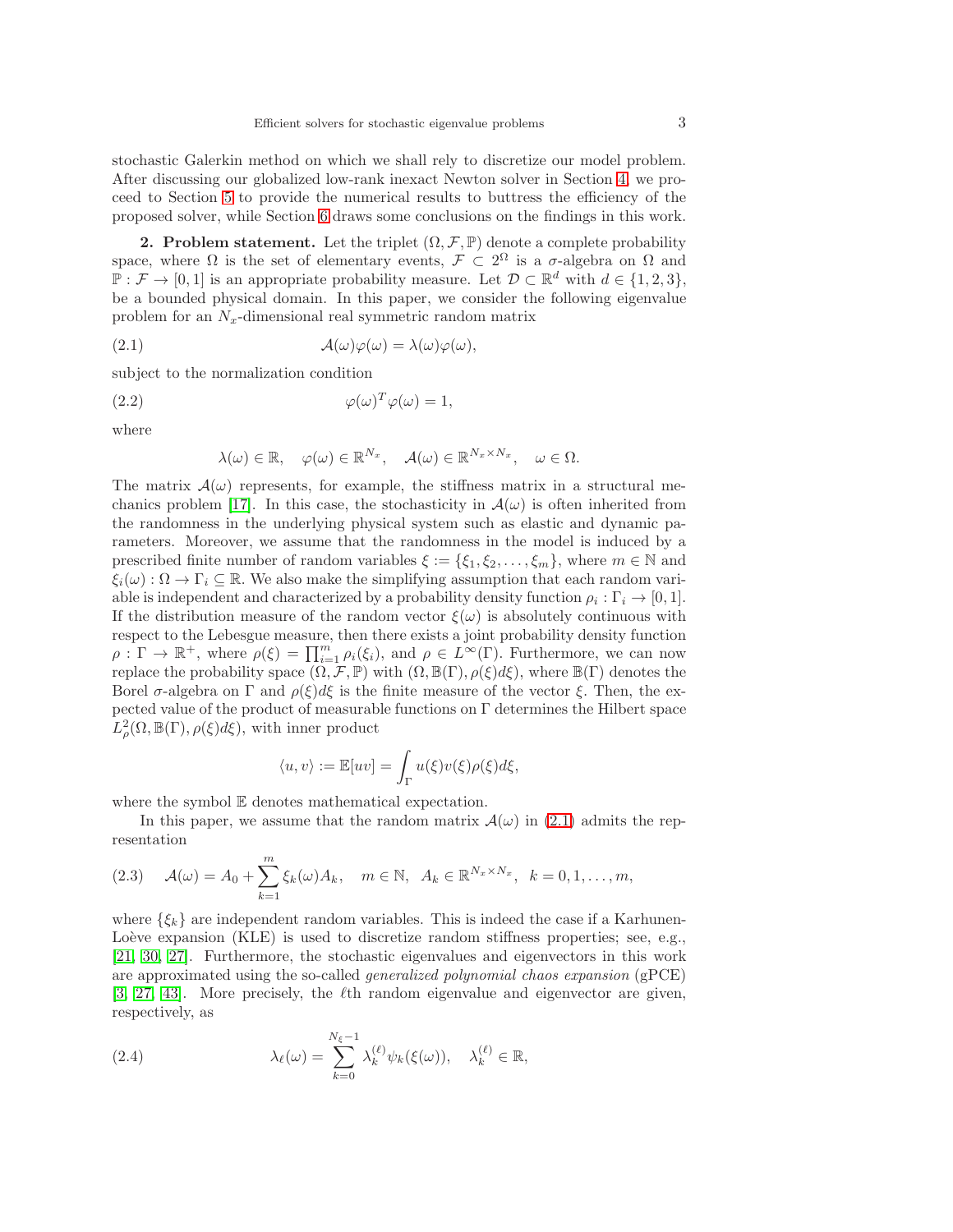and

(2.5) 
$$
\varphi_{\ell}(\omega) = \sum_{k=0}^{N_{\xi}-1} \varphi_{k}^{(\ell)} \psi_{k}(\xi(\omega)), \quad \varphi_{k}^{(\ell)} \in \mathbb{R}^{N_x},
$$

where  $\{\psi_i\}$  are multidimensional Legendre basis polynomials expressed as functions of the random vector  $\xi$ , with properties

<span id="page-3-5"></span><span id="page-3-1"></span>
$$
\mathbb{E}(\psi_k) = \delta_{k0} \quad \text{and} \quad \mathbb{E}(\psi_j \psi_k) = \delta_{jk} \mathbb{E}(\psi_k^2).
$$

The spectral expansions [\(2.4\)](#page-2-2) and [\(2.5\)](#page-3-1) are the gPCE of the random quantities  $\lambda_{\ell}(\omega)$ and  $\varphi_{\ell}(\omega)$ , respectively. Throughout this paper, we use normalized Legendre basis polynomials in which case  $\mathbb{E}(\psi_i^2) = 1$ , so that  $\mathbb{E}(\psi_i \psi_j) = \delta_{ij}$ . We remark here that  $N_{\xi}$  in [\(2.4\)](#page-2-2) and [\(2.5\)](#page-3-1) is chosen in such a way that  $N_{\xi} > m$ . In particular, using total degree Legendre polynomials  $\psi_i$  yields

(2.6) 
$$
N_{\xi} = (m+r)!/m!r!,
$$

where r is the degree of  $\psi_i$ , see e.g. [\[30\]](#page-20-1).

In what follows, we will, for notational convenience, omit the index  $\ell$  associated with the  $\ell$ th eigenpair. It is pertinent to note here the difference between the structure of a deterministic and a random eigenproblem. In the deterministic case, a typical eigenpair is of the form  $(\lambda, \varphi)$ , where  $\lambda \in \mathbb{R}$  and  $\varphi \in \mathbb{R}^{N_x}$ , with  $N_x$  denoting the size of the deterministic matrix  $A$ . In the stochastic case, however, the eigenpair corresponding to  $\ell$ th physical mode consists of the set

<span id="page-3-4"></span>
$$
(2.7) \t x := {\lambda_0, \lambda_1, \ldots, \lambda_{N_{\xi}-1}, \varphi_0, \varphi_1, \ldots, \varphi_{N_{\xi}-1}}.
$$

<span id="page-3-0"></span>3. Stochastic Galerkin method. The stochastic Galerkin method is based on the projection

<span id="page-3-2"></span>(3.1) 
$$
\langle \mathcal{A}\varphi, \psi_k \rangle = \langle \lambda \varphi, \psi_k \rangle, \quad k = 0, ..., N_{\xi} - 1, \quad \ell = 1, ... N_x.
$$

Substituting  $(2.3)$ ,  $(2.4)$ , and  $(2.5)$  into  $(3.1)$  yields the nonlinear algebraic equations

$$
(3.2) \sum_{i=0}^{m-1} \sum_{j=0}^{N_{\xi}-1} \mathbb{E}(\xi_i \psi_j \psi_k) A_i \varphi_j = \sum_{i=0}^{N_{\xi}-1} \sum_{j=0}^{N_{\xi}-1} \mathbb{E}(\psi_i \psi_j \psi_k) \lambda_i \varphi_j, \ k = 0, \ldots, N_{\xi}-1,
$$

which can be rewritten in Kronecker product notation as

<span id="page-3-3"></span>(3.3) 
$$
\underbrace{\left[G_0 \otimes A_0 + \sum_{k=1}^m G_k \otimes A_k\right]}_{:=A} \Phi = \left[\sum_{k=0}^{N_{\xi}-1} \lambda_k \underbrace{(H_k \otimes \mathbf{I})}_{:=B_k}\right] \Phi,
$$

where **I** is the identity matrix and

(3.4)  

$$
\begin{cases}\nG_0 = \text{diag}\left(\langle \psi_0^2 \rangle, \langle \psi_1^2 \rangle, \dots, \langle \psi_{N_{\xi}-1}^2 \rangle \right), \\
G_k(i,j) = \langle \psi_i \psi_j \xi_k \rangle, \quad k = 1, \dots, m, \\
H_k(i,j) = \langle \psi_i \psi_j \psi_k \rangle, \quad k = 0, \dots, N_{\xi} - 1, \\
\Phi = (\varphi_0, \varphi_1, \dots, \varphi_{N_{\xi}-1}) \in \mathbb{R}^{N_x N_{\xi}}.\n\end{cases}
$$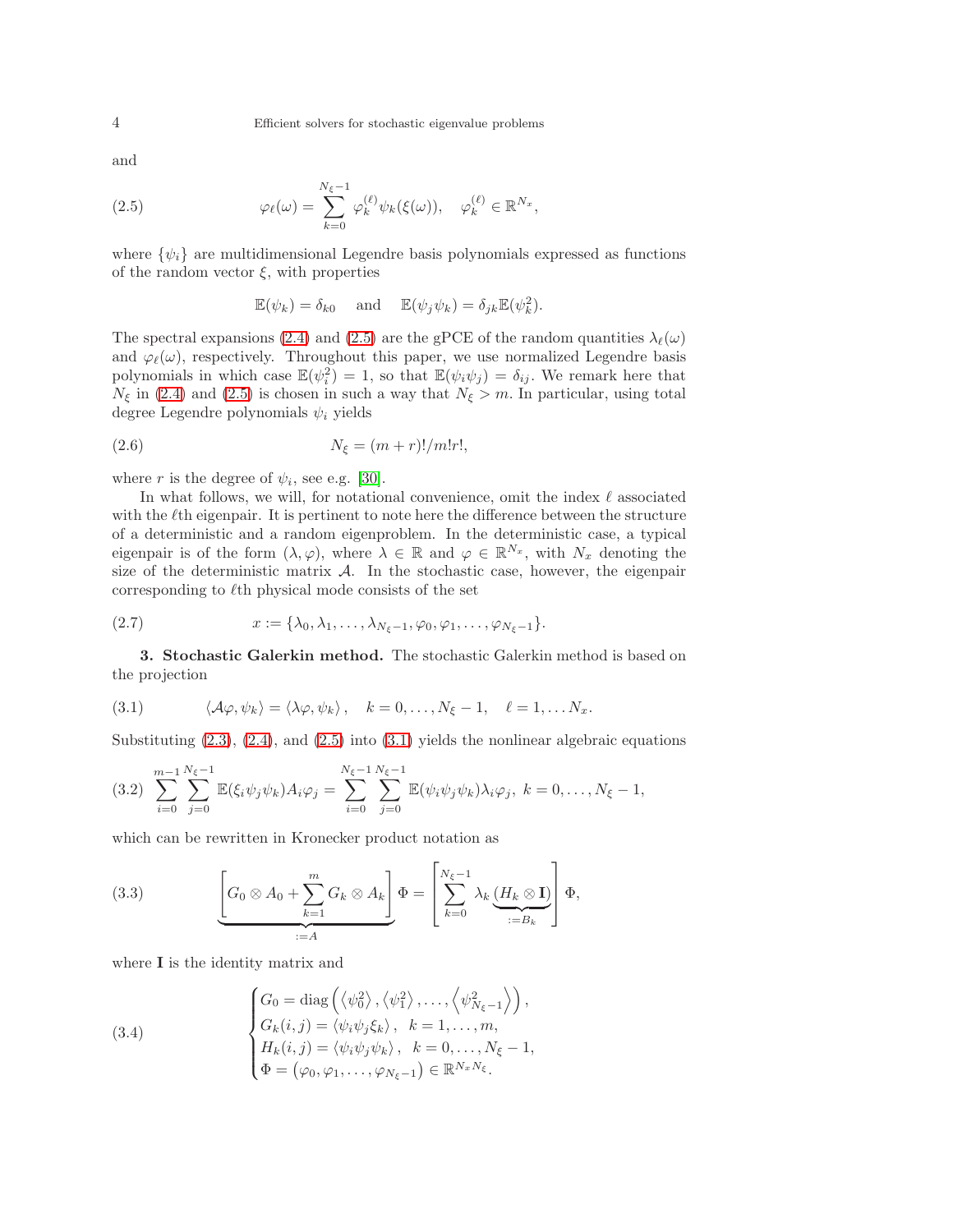Here, the block  $A_0$  (as well as A itself) is symmetric and positive definite; it captures the mean information in the model and appears on the diagonal blocks of  $A$ , whereas the other blocks  $A_k$ ,  $k = 1, \ldots, m$ , represent the fluctuations in the model. Moreover, the random variables  $\{\xi_k\}_{k=1}^m$  are centered, normalized and independent; see e.g., [\[30\]](#page-20-1).

<span id="page-4-3"></span>Recalling that  $N_{\xi} > m$ , we see that [\(3.3\)](#page-3-3) can also be expressed as

(3.5) 
$$
\sum_{k=0}^{N_{\xi}-1} [(G_k \otimes A_k) - \lambda_k (H_k \otimes I)] \Phi = 0, \quad G_k = A_k = 0, \text{ for } k > m.
$$

Now, observe that the problem [\(3.3\)](#page-3-3) can be considered as an eigentuple-eigenvector problem:

<span id="page-4-0"></span>(3.6) 
$$
A\Phi = \sum_{k=0}^{N_{\xi}-1} \lambda_k B_k \Phi,
$$

in which one needs to find an eigentuple  $\Lambda := (\lambda_0, \ldots, \lambda_{N_{\xi}-1}) \in \mathbb{R}^{N_{\xi}}$  and an eigenvector  $\Phi \in \mathbb{R}^{N_x N_{\xi}}$ , where  $A := \sum_{k=0}^{m} G_k \otimes A_k$  and  $B_k := \lambda_k (H_k \otimes \mathbf{I})$ . Note that  $B_0 := H_0 = G_0 = I$ . Thus, the case  $k = 0$  in [\(3.6\)](#page-4-0) corresponds to the standard deterministic eigenproblem

<span id="page-4-2"></span>
$$
(3.7) \t\t A\Phi = \lambda_0 \Phi,
$$

which has already been studied extensively [\[33\]](#page-20-7). For  $k = 1$  (that is,  $N_{\xi} = 2$ ), we obtain

<span id="page-4-1"></span>(3.8) 
$$
(A - \lambda_1 B_1)\Phi = \lambda_0 B_0 \Phi,
$$

which yields a standard eigenproblem for each fixed value of  $\lambda_1$ . Moreover, since A,  $B_0$ and  $B_1$  are symmetric matrices (with  $B_0$  being positive definite), we have a continuum of real solutions  $\lambda_0(\lambda_1)$  parameterized by  $\lambda_1$ . The existence of the continuum of real solutions is not surprising since there are  $2N_x + 2 = 2(N_x + 1)$  unknowns (that is,  $\lambda_0, \lambda_1$  and the components of  $\Phi$ ) in only  $2N_x$  equations. To circumvent this situation, it is proposed in [\[17\]](#page-19-6) to prescribe an additional condition via the normalization of the eigenvectors as in [\(2.1\)](#page-2-1). This could then make it feasible to determine  $\lambda_1$  and thereby reduce the two-parameter problem [\(3.8\)](#page-4-1) to a one-parameter eigenproblem [\(3.7\)](#page-4-2). Thus, the existence of a continuum of real solutions could make [\(3.8\)](#page-4-1) numerically tractable by permitting its reduction to a sequence of solutions of [\(3.7\)](#page-4-2), see e.g. [\[6\]](#page-19-10) for details.

The two-parameter eigenproblem has been considered by Hochstenbach and his co-authors in [\[22,](#page-19-11) [23\]](#page-19-12) following a Jacobi-Davidson approach. However, unlike the problem under consideration in this work, for which the resulting system is coupled, these authors focused on decoupled systems. Moreover, the approach that the authors adopted is quite complicated for two-parameter problems and can hardly be applied to multi-parameter eigenproblems considered in this paper. The approach considered here follows closely the framework of [\[17\]](#page-19-6). More specifically, our method relies on a Newton-Krylov solution technique, which we proceed to discuss in Section [4.](#page-5-0)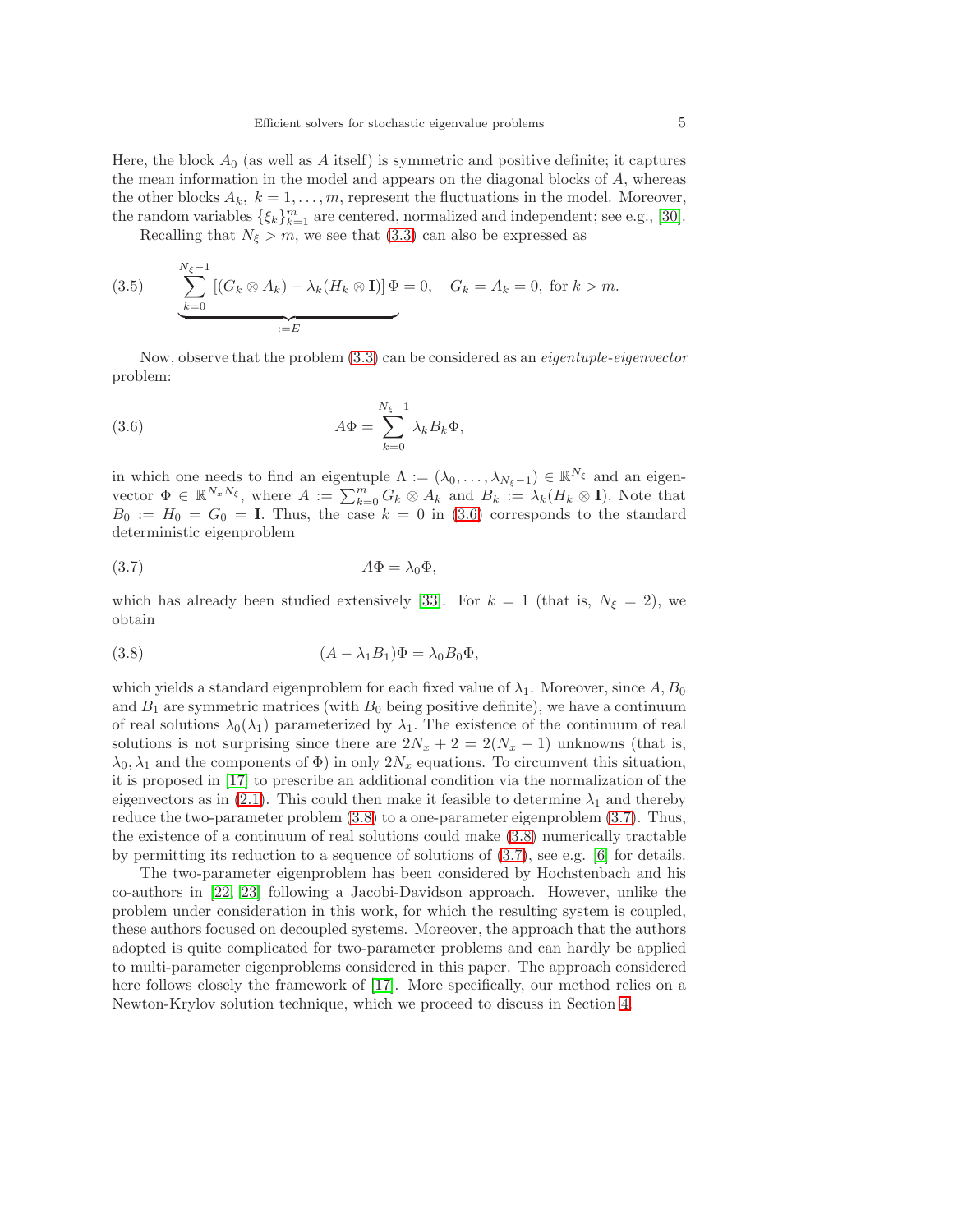### <span id="page-5-0"></span>4. Newton-Krylov approaches.

4.1. The Newton system for stochastic eigenvalue problem. As we already pointed out in Section [3,](#page-3-0) the problem [\(3.6\)](#page-4-0) contains more unknowns than equations. As suggested in [\[17\]](#page-19-6), we incorporate the normalization condition of the eigenvectors so that the random eigenproblem is posed as a set of

<span id="page-5-4"></span>
$$
(4.1) \t\t N_x N_{\xi} + N_{\xi} = (N_x + 1)N_{\xi}
$$

non-linear deterministic equations for each physical mode of the stochastic system. To this end, observe that SGM discretization of [\(2.2\)](#page-2-4) yields [\[17\]](#page-19-6)

(4.2) 
$$
\sum_{i=0}^{N_{\xi}-1} \sum_{j=0}^{N_{\xi}-1} \mathbb{E}(\psi_i \psi_j \psi_k) \varphi_i^T \varphi_j = \delta_{k0}, \quad k = 0, ..., N_{\xi}-1,
$$

or, equivalently,

<span id="page-5-1"></span>(4.3) 
$$
\Phi^T(H_k \otimes \mathbf{I})\Phi = \delta_{k0}, \quad k = 0, 1, \dots, N_{\xi} - 1.
$$

The Newton's method is a well-established iterative method. For a well-chosen initial iterate, the method exhibits local quadratic convergence. In this method, [\(3.5\)](#page-4-3) and [\(4.3\)](#page-5-1) are simultaneously expressed in the form  $F(x) = 0$ , where  $x = (\Lambda, \Phi) \in$  $\mathbb{R}^{(N_x+1)\hat{N}_{\xi}}$  is a vector containing the solution set defined in [\(2.7\)](#page-3-4). More precisely, we have

(4.4) 
$$
F(x) = \begin{bmatrix} \sum_{k=0}^{N_{\xi}-1} \left[ (G_k \otimes A_k) - \lambda_k (H_k \otimes \mathbf{I}) \right] \Phi \\ \Phi^T (H_0 \otimes \mathbf{I}) \Phi - 1 \\ \Phi^T (H_1 \otimes \mathbf{I}) \Phi \\ \vdots \\ \Phi^T (H_{N_{\xi}-1} \otimes \mathbf{I}) \Phi \end{bmatrix} = \begin{bmatrix} 0 \\ 0 \\ \vdots \\ 0 \end{bmatrix}.
$$

The Newton iteration for  $F(x) = 0$  results from a multivariate Taylor expansion about a current point  $x_k$ :

<span id="page-5-2"></span>
$$
F(x_{k+1}) = F(x_k) + F'(x_k)(x_{k+1} - x_k) +
$$
higher-oder terms.

Setting the left-hand side to zero and neglecting the terms of higher-order curvature yields a Newton method; that is, given an initial iterate  $x_0$ , we obtain an iteration over a sequence of linear systems (or the Newton equations)

(4.5) 
$$
F(x_k) + F'(x_k)s_k = 0,
$$

where  $x_k$  is the current iterate. Moreover,  $F(x)$  is the vector-valued function of nonlinear residuals and  $\mathcal{J} := F'$  is the associated Jacobian matrix, x is the state vector to be found, and k is the iteration index. Forming each element of  $\mathcal J$  requires taking analytic or discrete derivatives of the system of equations with respect to  $x_k$ . The solution  $s_k := \delta x_k = x_{k+1} - x_k$  is the so-called Newton step. Once the Newton step is obtained, then the next iterate is given by  $x_{k+1} = x_k + s_k$  and the procedure is repeated until convergence with respect to the prescribed tolerance is achieved. More specifically, given an initial approximation, say,  $(v, \theta) := (v_0, v_1, \dots, v_{N_{\xi}}, \theta_0, \theta_1, \dots, \theta_{N_{\xi}}) \approx (\Phi, \Lambda),$ the next approximation  $(v^+,\theta^+)$  in the Newton's method is given by

<span id="page-5-3"></span>(4.6) 
$$
\begin{bmatrix} v^+ \\ \theta^+ \end{bmatrix} = \begin{bmatrix} v \\ \theta \end{bmatrix} - \underbrace{\begin{bmatrix} T(\theta) & T'(\theta)v \\ Q'(v) & 0 \end{bmatrix}^{-1}}_{\mathcal{J}:=F'} \underbrace{\begin{bmatrix} T(\theta)v \\ Q(v) \end{bmatrix}}_{F},
$$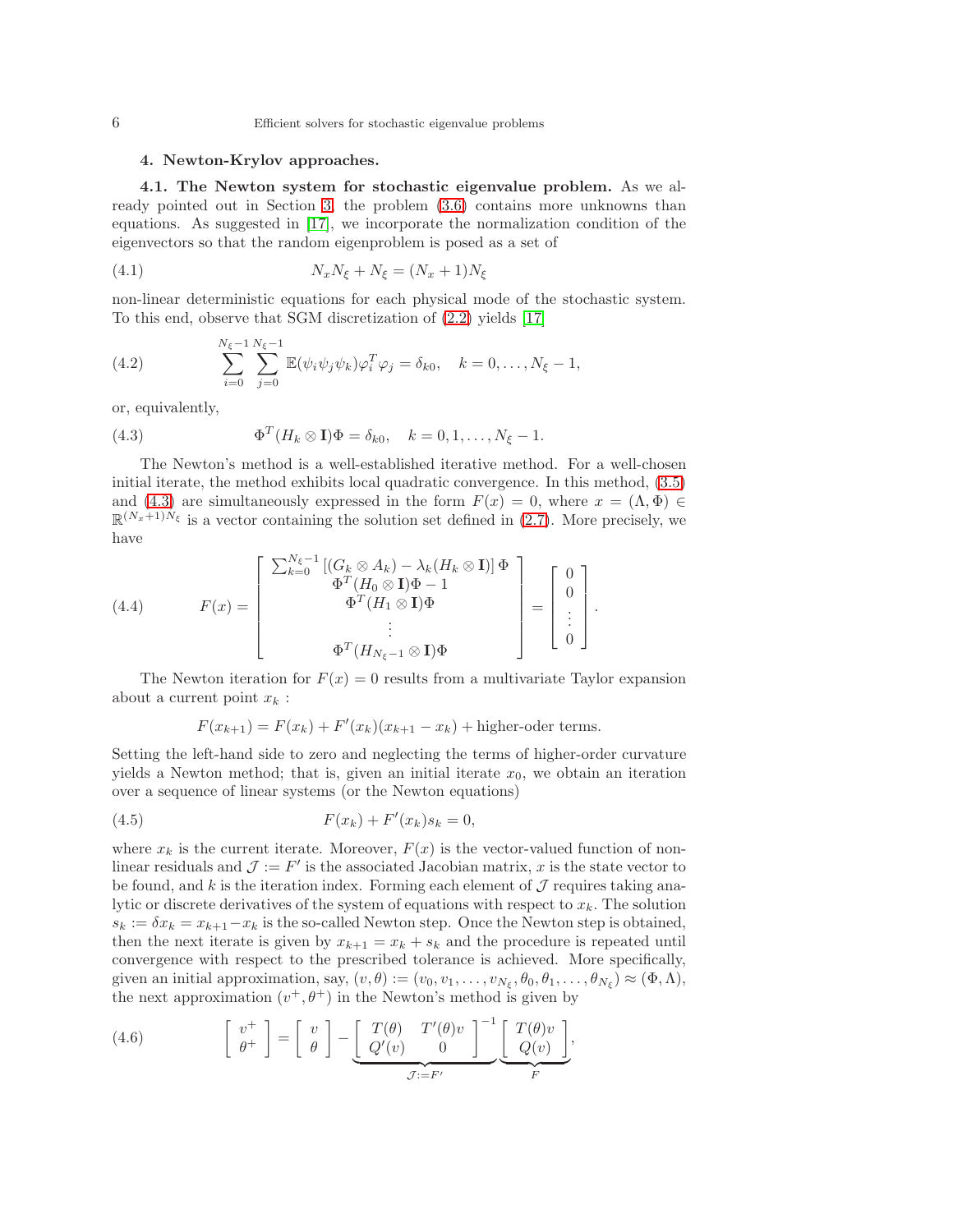where [\[17\]](#page-19-6)

<span id="page-6-1"></span>(4.7) 
$$
T(\theta) = \sum_{k=0}^{N_{\xi}-1} [(G_k \otimes A_k) - \theta_k (H_k \otimes \mathbf{I})] \in \mathbb{R}^{N_x N_{\xi} \times N_x N_{\xi}},
$$

(4.8) 
$$
T(\theta)v = \sum_{k=0}^{N_{\xi}-1} [(G_k \otimes A_k) - \theta_k (H_k \otimes \mathbf{I})] v \in \mathbb{R}^{N_x N_{\xi}},
$$

<span id="page-6-2"></span>(4.9) 
$$
T'(\theta)v = -\sum_{k=0}^{N_{\xi}-1} (H_k \otimes v_k) \in \mathbb{R}^{N_x N_{\xi} \times N_{\xi}},
$$

(4.10) 
$$
Q(v) = \mathbf{d} := \left[ v^T (H_0 \otimes \mathbf{I}) v - 1, \cdots, v^T (H_{N_{\xi}-1} \otimes \mathbf{I}) v \right]^T \in \mathbb{R}^{N_{\xi}},
$$

<span id="page-6-3"></span><span id="page-6-0"></span>and

(4.11) 
$$
Q'(v) = 2 \sum_{k=0}^{N_{\xi}-1} (H_k \otimes v_k^T) \in \mathbb{R}^{N_x N_{\xi} \times N_{\xi}}.
$$

<span id="page-6-4"></span>4.2. Inexact Newton method. Notwithstanding the locally quadratic convergence and simplicity of implementation of the Newton's method, it involves enormous computational cost, particularly when the size of the problem is large. In order to reduce the computational complexity associated with the method, Dembo, Eisenstat and Steihaug proposed in [\[11\]](#page-19-13) the inexact Newton method as given by Algorithm [1,](#page-7-0) which is a generalization of the Newton's method.

The condition in line 5 of the algorithm is the inexact Newton condition. Note that the real number  $\eta_k$  in Algorithm [1](#page-7-0) is the so-called forcing term for the k-th iteration step. At each iteration step of the inexact Newton method,  $\eta_k$  should be chosen first, and then an inexact Newton step  $s_k$  is obtained by solving the Newton equations [\(4.5\)](#page-5-2) approximately with an efficient solver for systems of linear equations. Quite often, the linear system to be solved at each inexact Newton step is so large that it cannot be solved by direct methods. Instead, modern iterative solvers such as Krylov subspace methods [\[32\]](#page-20-8) are typically used to solve the linear systems approximately. This leads to a special kind of inexact Newton method, commonly referred to as inexact Newton-Krylov subspace method, which is very popular in many application areas [\[1,](#page-18-1) [25,](#page-19-14) [36\]](#page-20-5).

We point out here that it is nevertheless hard to choose a good sequence of forcing terms. More precisely, there may be a trade-off between the effort required to solve the linear system to a tight tolerance and the resulting required number of nonlinear iterations. Too large a value for  $\eta_k$  results in less work for the Krylov method but more nonlinear iterations, whereas too small a value for  $\eta_k$  results in more Krylov iterations per Newton iteration. Examples of this trade-off between total nonlinear iterations and execution time can be found in, for instance, [\[25\]](#page-19-14) in the context of solution of Navier-Stokes equations. Several strategies for optimizing the computational work with a variable forcing term  $\eta_k$  are given in [\[1,](#page-18-1) [14\]](#page-19-8). At any rate, it is important to note that that choice of the forcing terms should be related to specific problems and the information of  $F(x)$  should be used effectively [\[1\]](#page-18-1).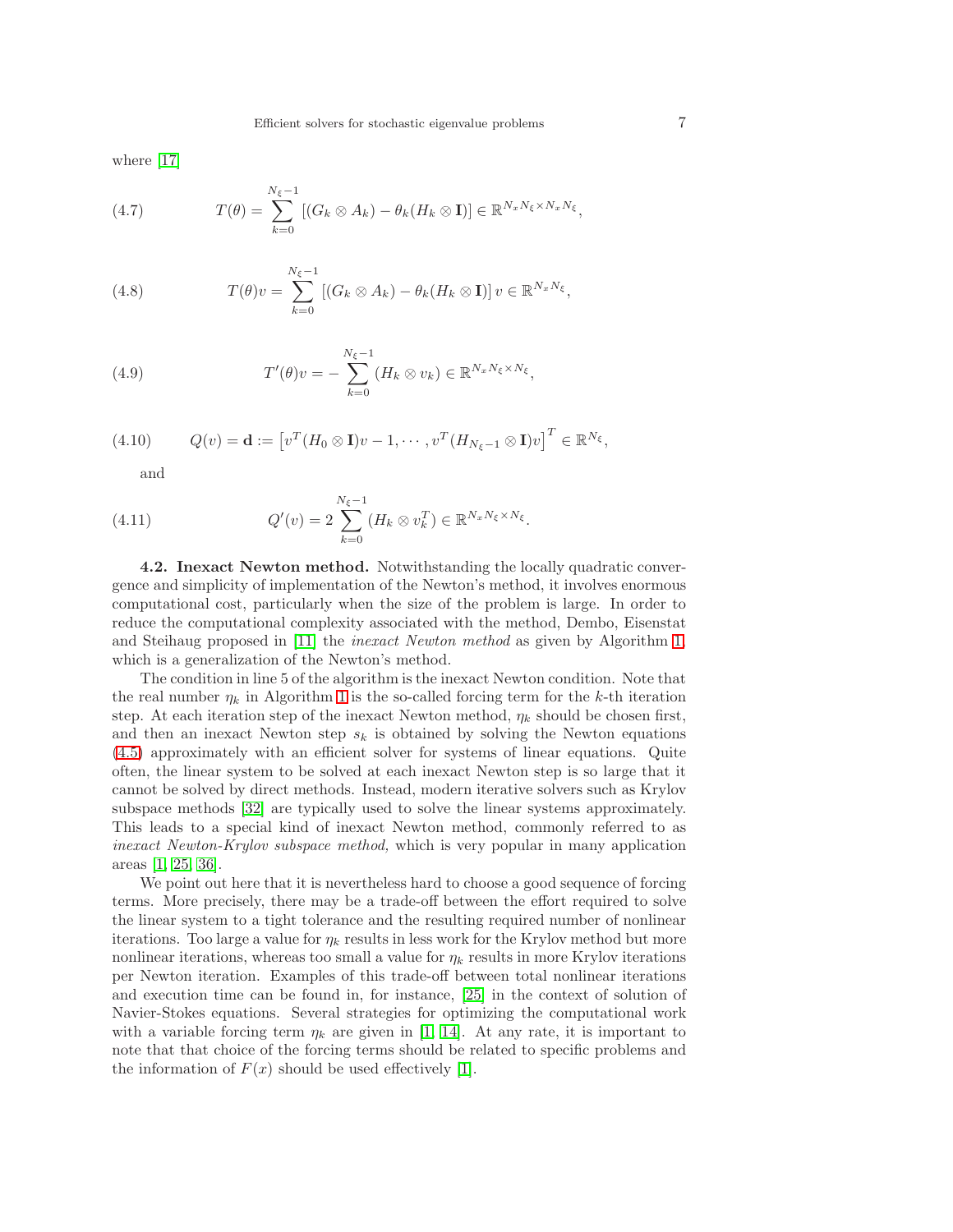## Algorithm 1 Inexact Newton Method (INM)

1: Given  $x_0 \in \mathbb{R}^{(N_x+1)N_{\xi}}$ 2: for  $k = 0, 1, \ldots$  (until  $\{x_k\}$  convergence) do 3: Choose some  $\eta_k \in [0, 1)$ . 4: Solve the Newton equations  $(4.5)$  approximately to obtain a step  $s_k$  such that 5:  $||F(x_k) + F'(x_k)s_k|| \leq \eta_k ||F(x_k)||.$ 6: Set  $x_{k+1} = x_k + s_k$ . 7: end for

For practical computations, there are some concrete strategies, one of which was proposed originally by Dembo and Steihaug in [\[12\]](#page-19-15), namely,

(4.12) 
$$
\eta_k = \min\{1/(k+2), ||F(x_k)||\}.
$$

Moreover, Cai et. al in [\[9\]](#page-19-16) propose the following constant forcing terms:

(4.13) 
$$
\eta_k = 10^{-4}.
$$

Two other popular adaptive strategies were proposed by Eisenstat and Walker in [\[14\]](#page-19-8):

(a) Given some  $\eta_0 \in [0, 1)$ , choose

<span id="page-7-3"></span><span id="page-7-2"></span>
$$
\eta_k = \begin{cases} \zeta_k, & \eta_{k-1}^{(1+\sqrt{5})/2} \leq 0.1, \\ \max \left\{ \zeta_k, \eta_{k-1}^{(1+\sqrt{5})/2} \right\}, & \eta_{k-1}^{(1+\sqrt{5})/2} > 0.1, \end{cases}
$$

where

$$
\zeta_k = \frac{||F(x_k) - F(x_{k-1}) - F'(x_{k-1})s_{k-1}||}{||F(x_{k-1})||}, \quad k = 1, 2 \dots
$$

or

$$
\zeta_k = \frac{|\||F(x_k)|| - ||F(x_{k-1}) + F'(x_{k-1})s_{k-1}||}{||F(x_{k-1})||}, \quad k = 1, 2 \dots
$$

(b) Given some  $\tau \in [0, 1)$ ,  $\omega \in [1, 2)$ ,  $\eta_0 \in [0, 1)$ , choose

$$
\eta_k = \begin{cases} \zeta_k, & \tau \eta_{k-1}^\omega \leq 0.1, \\ \max \left\{ \zeta_k, \tau \eta_{k-1}^\omega \right\}, & \tau \eta_{k-1}^\omega > 0.1, \end{cases}
$$

where

$$
\zeta_k = \tau \left( \frac{||F(x_k)||}{||F(x_{k-1})||} \right)^{\omega}, \quad k = 1, 2 \dots
$$

The numerical experiments in [\[14\]](#page-19-8) show that the above two choices  $(a)$  and  $(b)$  can effectively overcome the 'over-solving' phenomenon, and thus improve the efficiency of the inexact Newton method<sup>[2](#page-7-1)</sup>. In particular, the authors added safeguards (bounds) to

<span id="page-7-0"></span>

<span id="page-7-1"></span><sup>&</sup>lt;sup>2</sup>The concept of 'over-solving' implies that at early Newton iterations  $\eta_k$  is too small. Then one may obtain an accurate linear solution to an inaccurate Newton correction. This may result in a poor Newton update and degradation in the Newton convergence. In [\[40\]](#page-20-9) it has been demonstrated that in some situations the Newton convergence may actually suffer if  $\eta_k$  is too small in early Newton iterations.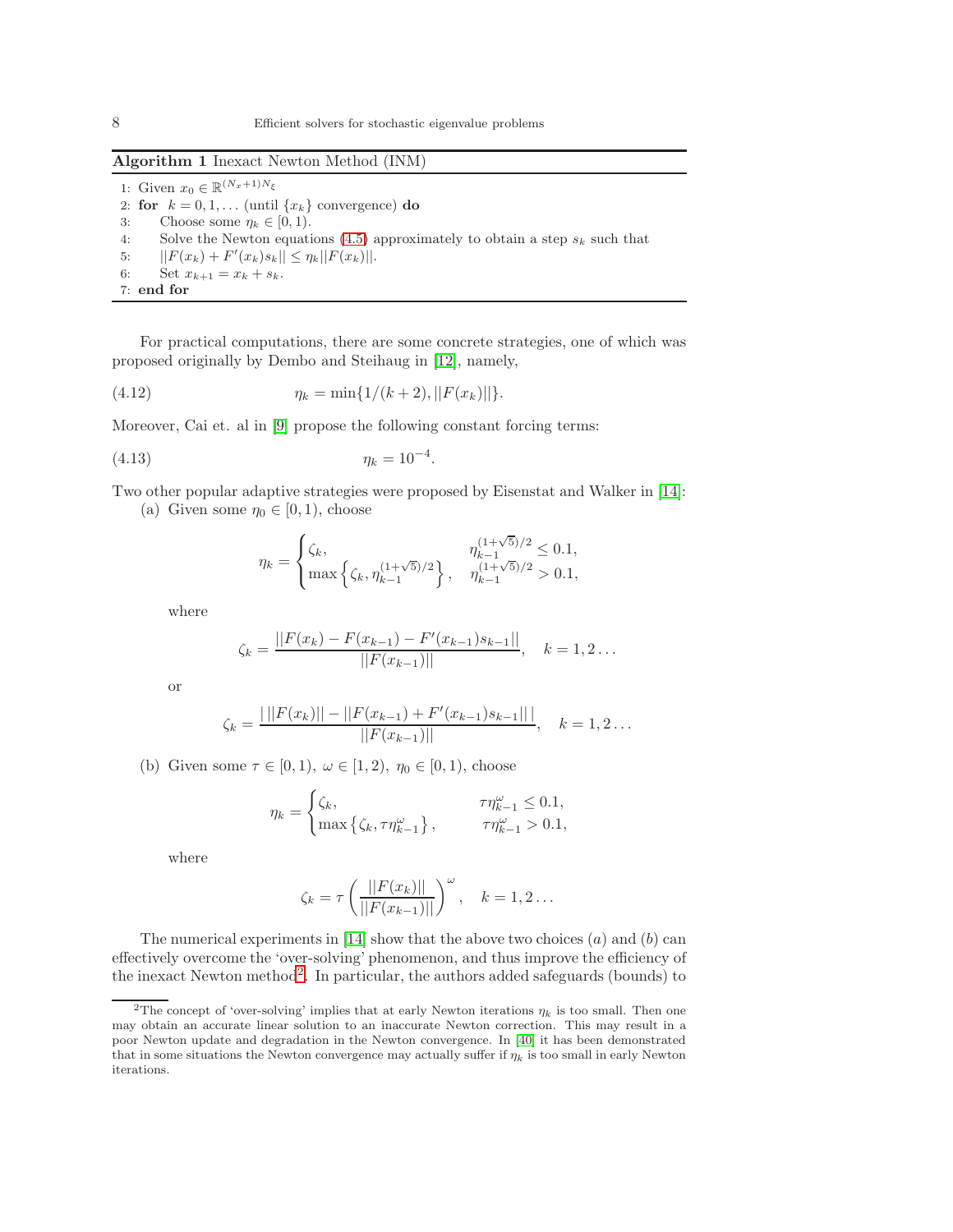choice (a) and (b) to prevent the forcing terms from becoming too small too quickly, so that more concrete strategies are obtained. Besides, choice (a) and choice (b) with  $\tau \geq 0.9$  and  $\omega \geq (1 + \sqrt{5})/2$  have the best performances. We adopt choice (b) in our numerical experiments.

<span id="page-8-0"></span>The inexact Newton method is locally convergent as shown in the following result from [\[11\]](#page-19-13).

THEOREM 4.1. [\[11,](#page-19-13) Theorem 2.3] Assume that  $F : \mathbb{R}^n \to \mathbb{R}^n$  is continuously differentiable,  $x^* \in \mathbb{R}^n$  such that  $F(x^*) = 0$  and  $F'(x^*)$  is nonsingular. Let  $0 < \eta_k <$  $\eta_{\text{max}} < t < 1$  be given constants. If the forcing terms  $\{\eta_k\}$  in the inexact Newton method satisfy  $\eta_k \leq \eta_{\text{max}} < t < 1$  for all k, then there exists  $\varepsilon > 0$ , such that for any  $x_0 \in N_{\varepsilon}(x^*) := \{x : ||x - x^*|| < \varepsilon\}$ , the sequence  $\{x_k\}$  generated by the inexact Newton method converges to x ∗ , and

$$
||x_{k+1} - x_k||_* \le t ||x - x^*||_*,
$$

where  $||y||_* = ||F'(x^*)y||.$ 

By Theorem [4.1,](#page-8-0) if the forcing terms  $\{\eta_k\}$  in the inexact Newton method are uniformly strict less than 1, then the method is locally convergent. The convergence rate of the inexact Newton method is, moreover, established in the following result from [\[11\]](#page-19-13).

THEOREM 4.2. [\[11,](#page-19-13) Corollary 3.5] Assume that  $F : \mathbb{R}^n \to \mathbb{R}^n$  is continuously differentiable,  $x^* \in \mathbb{R}^n$  such that  $F(x^*) = 0$  and  $F'(x^*)$  is nonsingular. If the sequence  ${x_k}$  generated by inexact Newton method converges to  $x^*$ , then

- $\{x_k\} \to x^*$  super-linearly when  $\eta_k \to 0$ .
- $\{x_k\} \to x^*$  quadratically when  $\eta_k = \mathcal{O}(|F(x_k)||)$  and  $||F'(x)||$  is Lipschitz continuous at  $x^*$ .

For more details of local convergence theory and the role played by the forcing terms in inexact Newton methods, see e.g., [\[1,](#page-18-1) [14\]](#page-19-8). We proceed next to give an overview of Krylov subspace methods.

4.3. Krylov subspace methods. Krylov subspace methods are probably the most popular methods for solving large, sparse linear systems (see e.g. [\[15\]](#page-19-17) and the references therein). The basic idea behind Krylov subspace methods is the following. Consider, for arbitrary  $A \in \mathbb{R}^{m \times m}$  and  $b \in \mathbb{R}^m$ , the linear system

<span id="page-8-1"></span>
$$
(4.14) \t\t Ax = b.
$$

Suppose now that  $x_0$  is an initial guess for the solution x of [\(4.14\)](#page-8-1), and define the initial residual  $r_0 = b - Ax_0$ . Krylov subspace methods are iterative methods whose kth iterate  $x_k$  satisfies <sup>[3](#page-8-2)</sup>

(4.15) 
$$
x_k \in x_0 + \mathbb{K}_k(A, x_0), \ \ k = 1, 2, \ldots,
$$

where

(4.16) 
$$
\mathbb{K}_k(A, x_0) := \text{span}\{r_0, Ar_0, \dots, A^{k-1}r_0\}
$$

denotes the kth Krylov subspace generated by A and  $r_0$ . The Krylov subspaces form a nested sequence that ends with dimension  $d = \dim(\mathbb{K}_{m}(A, r_0)) \leq m$ , i.e.,

<span id="page-8-3"></span>
$$
\mathbb{K}_1(A,r_0) \subset \ldots \subset \mathbb{K}_d(A,r_0) = \cdots = \mathbb{K}_m(A,r_0).
$$

<span id="page-8-2"></span><sup>3</sup>Krylov methods require only matrix-vector products to carry out the iteration (not the individual elements of A) and this is key to their use with the Newton's method, as will be seen below.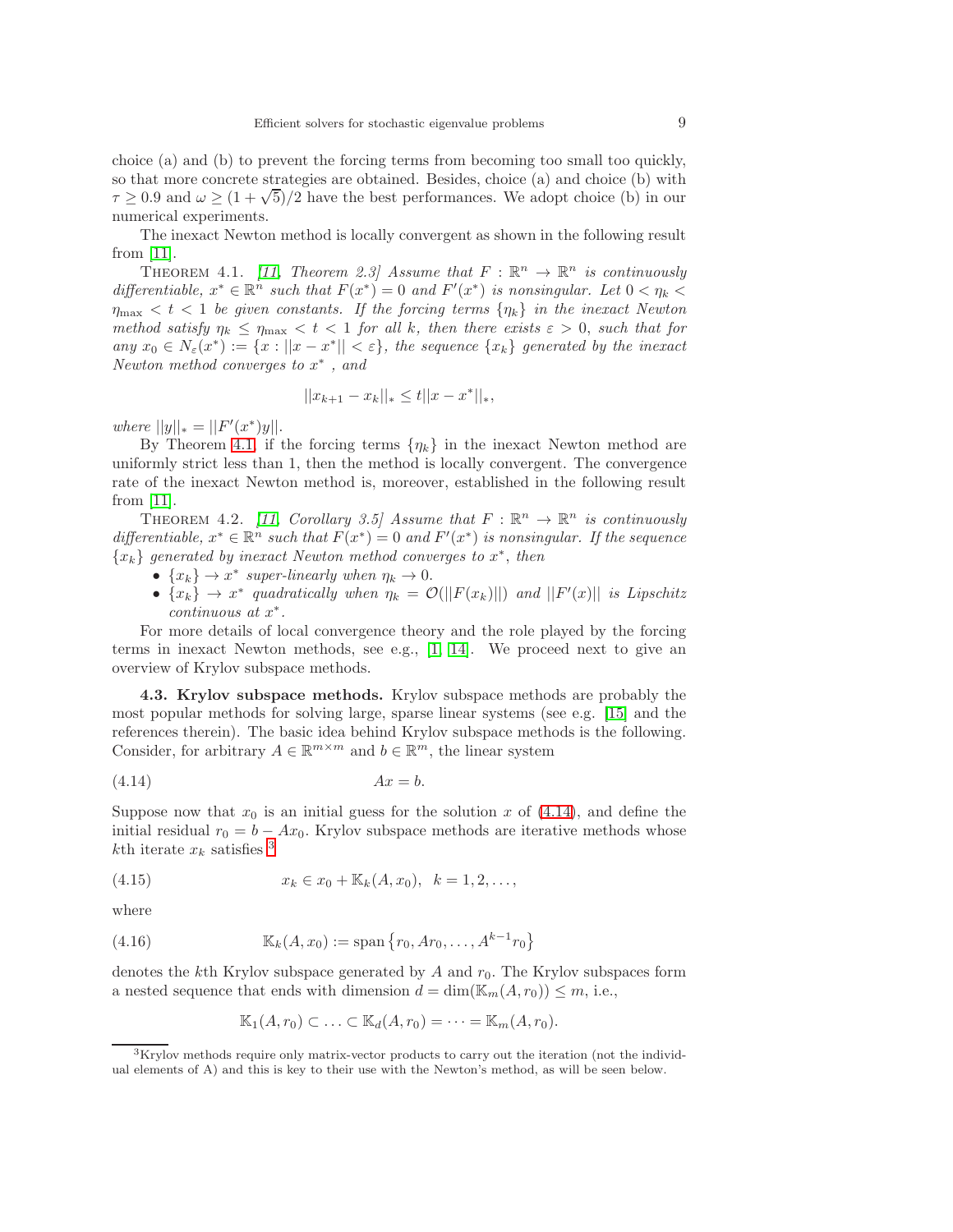In particular, for each  $k \leq d$ , the Krylov subspace  $\mathbb{K}_k(A, r_0)$  has dimension k. Because of the k degrees of freedom in the choice of the iterate  $x_k$ , k constraints are required to make  $x_k$  unique. In Krylov subspace methods this is achieved by requiring that the kth residual  $r_k = b - Ax_k$  is orthogonal (with respect to the Euclidean inner product) to a k-dimensional space  $\mathcal{C}_k$ , called the constraints space:

(4.17) 
$$
r_k = b - Ax_k \in r_0 + A\mathbb{K}_k(A, r_0),
$$

where  $r_k \perp \mathcal{C}_k$ . It can be shown [\[5\]](#page-19-18) that there exists a uniquely defined iterate  $x_k$  of the form [\(4.15\)](#page-8-3) and for which the residual  $r_k = b - Ax_k$  satisfies [\(4.17\)](#page-9-0) if

- <span id="page-9-0"></span>(a) A is symmetric positive definite and  $\mathcal{C}_k = \mathbb{K}_k(A, r_0)$ , or
- (b) A is nonsingular and  $\mathcal{C}_k = A \mathbb{K}_k(A, r_0)$ .

In particular, (a) characterizes the conjugate gradient (CG) method [\[15\]](#page-19-17) whereas (b) characterizes the minimal residual (MINRES) method [\[28\]](#page-19-19), the generalized minimal residual (GMRES) method [\[34\]](#page-20-10), and the bi-conjugate gradient stabilized (BiCGstab) method [\[41\]](#page-20-11).

A vast majority of fully coupled nonlinear applications of primary interest (including the one considered herein) result in Jacobian matrices that are non-symmetric. A further point of discrimination is whether the method is derived from the longrecurrence Arnoldi orthogonalization procedure, which generates orthonormal bases of the Krylov subspace, or the short-recurrence Lanczos bi-orthogonalization procedure, which generates non-orthogonal bases for non-symmetric matrices A.

Note that GMRES is an Arnoldi-based method. In GMRES, the Arnoldi basis vectors form the trial subspace out of which the solution is constructed. One matrix-vector product is required per iteration to create each new trial vector, and the iterations are terminated based on a by-product estimate of the residual that does not require explicit construction of intermediate residual vectors or solutions – a major beneficial feature of the algorithm. GMRES has a residual minimization property in the Euclidean norm (easily adaptable to any inner-product norm) but requires the storage of all previous Arnoldi basis vectors. Full restarts, seeded restarts, and moving fixed sized windows of Arnoldi basis vectors are all options for fixed-storage versions. Full restart is simple and historically the most popular, though seeded restarts show promise. The BiCGstab methods [\[41\]](#page-20-11) are Lanczos-based alternatives to GMRES for non-symmetric problems. In BiCGstab methods, the Lanczos basis vectors are normalized, and two matrix-vector products are required per iteration. However, these methods enjoy a short recurrence relation, so there is no requirement to store many Lanczos basis vectors. These methods do not guarantee monotonically decreasing residuals. We refer to [\[15\]](#page-19-17) for more details on Krylov methods, and for preconditioning for linear problems.

4.4. Inexact Newton-Krylov method with backtracking. In practice, globalization strategies leading from a convenient initial iterate into the ball of convergence of Newton's method around the desired root are often required to enhance the robustness of the inexact Newton method. More precisely, globalization implies augmenting Newton's method with certain auxiliary procedures that increase the likelihood of convergence when good initial approximate solutions are not available. Newton-Krylov methods, like all Newton-like methods, must usually be globalized. Globalizations are typically structured to test whether a step gives satisfactory progress towards a solution and, if necessary, to modify it to obtain a step that does give satisfactory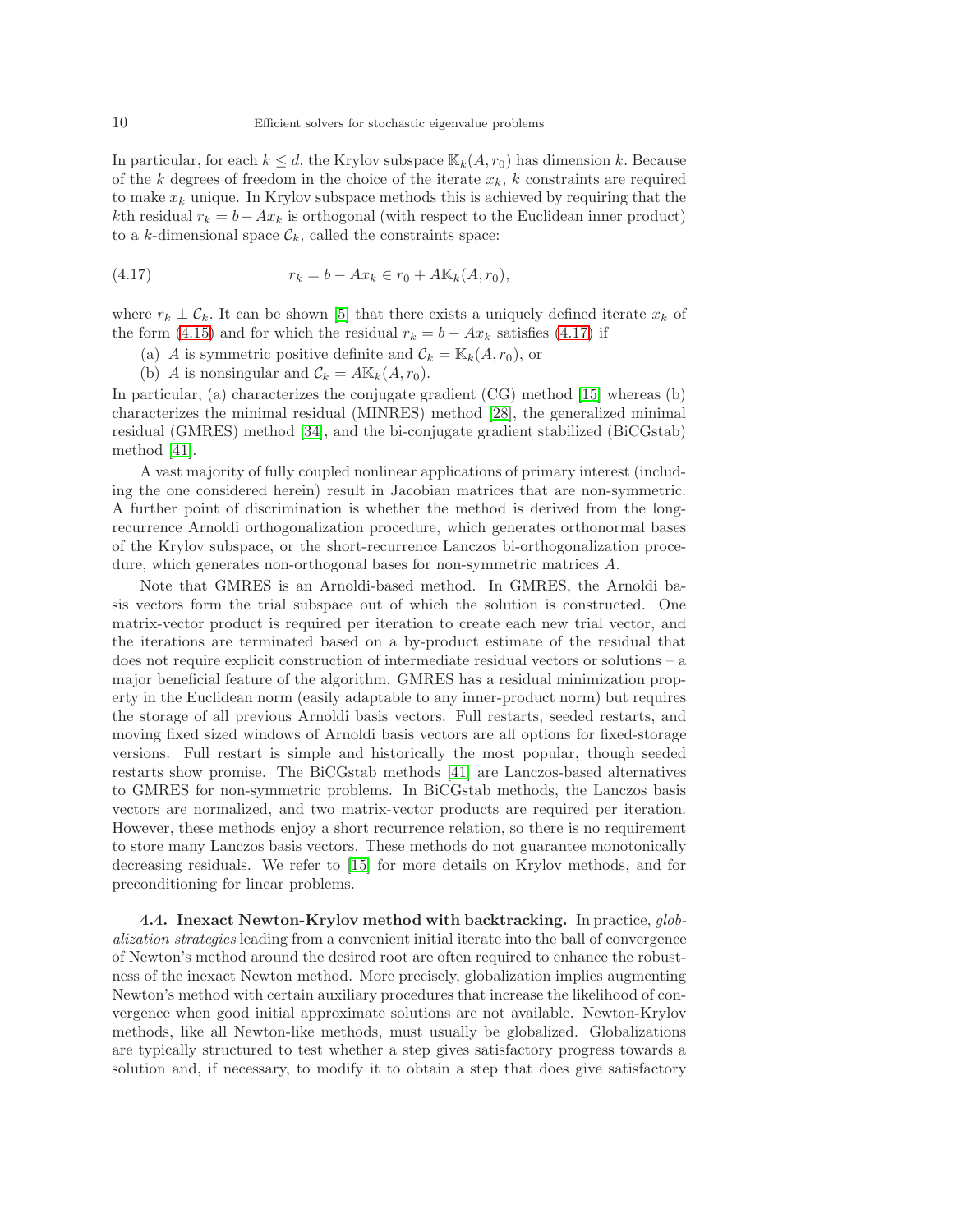<span id="page-10-1"></span>Algorithm 2 Inexact Newton Backtracking Method (INBM)

1: Let  $x_0 \in \mathbb{R}^{(N_x+1)N_{\xi}}, \eta_{\max} \in [0,1), t \in (0,1), \text{ and } 0 < \theta_{\min} < \theta_{\max} < 1, \text{ be given.}$ 2: for  $k = 0, 1, \ldots$  (until  $\{x_k\}$  convergence) do 3: Choose initial  $\eta_k \in [0, \eta_{\text{max}})$  and solve [\(4.5\)](#page-5-2) approximately to obtain  $s_k$  such that 4:  $||F(x_k) + F'(x_k)s_k|| \leq \eta_k ||F(x_k)||.$ 5: While  $||F(x_k + s_k)|| > [1 - t(1 - \eta_k)]||F(x_k)||$ 6: Choose  $\theta \in [\theta_{\min}, \theta_{\max}].$ 7: Update  $s_k \leftarrow \theta s_k$  and  $\eta_k \leftarrow 1 - \theta(1 - \eta_k)$ . 8: Set  $x_{k+1} = x_k + s_k$ . 9: end for

progress [\[29\]](#page-19-20). A major class of globalization approaches<sup>[4](#page-10-0)</sup> which we consider in this paper are the backtracking (line-search, damping) methods. In these methods, the step lengths are adjusted (usually shortened) to obtain satisfactory steps. On the one hand, backtracking methods have the attrative feature of the relative ease with which they can be implemented; on the other hand, each step direction in these methods is restricted to be that of the initial trial step, which may be a weak descent direction, especially if the Jacobian is ill-conditioned [\[36\]](#page-20-5).

The inexact Newton backtracking method (INBM) is given in Algorithm [2.](#page-10-1) In this algorithm, the backtracking globalization resides in the while-loop, in which steps are tested and shortened as necessary until the acceptability condition

<span id="page-10-2"></span>(4.18) 
$$
||F(x_k + s_k)|| \leq [1 - t(1 - \eta_k)]||F(x_k)||,
$$

holds. As noted in [\[13\]](#page-19-21), if  $F$  is continuously differentiable, then this globalization produces a step for which [\(4.18\)](#page-10-2) holds after a finite number of passes through the while-loop; furthermore, the inexact Newton condition (cf. line 5 in Algorithm [1\)](#page-7-0) still holds for the final  $s_k$  and  $\eta_k$ . The condition [\(4.18\)](#page-10-2) is a 'sufficient-decrease' condition on  $||F(x_k + s_k)||$ .

In [\[14\]](#page-19-8), the authors show with experiments that backtracking globalization significantly improves the robustness of a Newton-GMRES method when applied to nonlinear problems, especially when combined with adaptively determined forcing terms. In this work, we combine the backtracking globalization with low-rank techniques to tackle the high-dimensional stochastic eigenproblem. Our motivation for employing low-rank techniques stems from the fact that despite the advantages of the INKM with backtracking in solving nonlinear problems, for the stochastic problem  $(2.1) - (2.2)$  $(2.1) - (2.2)$  $(2.1) - (2.2)$  under consideration, the dimensions of the Jacobian quickly become prohibitively large with respect to the discretization parameters. As a consequence, one expects overwhelming memory and computational time requirements, as the blocksizes of the Jacobian matrix become vast. This is a major drawback of the SGM. In this paper, we propose to tackle this curse of dimensionality with a low-rank version of INKM. Low-rank strategies have proven to be quite efficient in solving problems of really high computational complexity arising, for instance, from deterministic and stochastic time-dependent optimal control problems [\[2,](#page-18-3) [4,](#page-19-5) [38\]](#page-20-12), PDEs with random coefficients [\[3,](#page-18-0) [27\]](#page-19-9), etc. The low-rank technique presented here only needs to store a small portion of the vectors in comparison to the full problem and we want present this approach in the sequel.

<span id="page-10-0"></span><sup>4</sup>See e.g. [\[29,](#page-19-20) [36\]](#page-20-5) for a detailed discussion on other globalization strategies such as trust-region methods.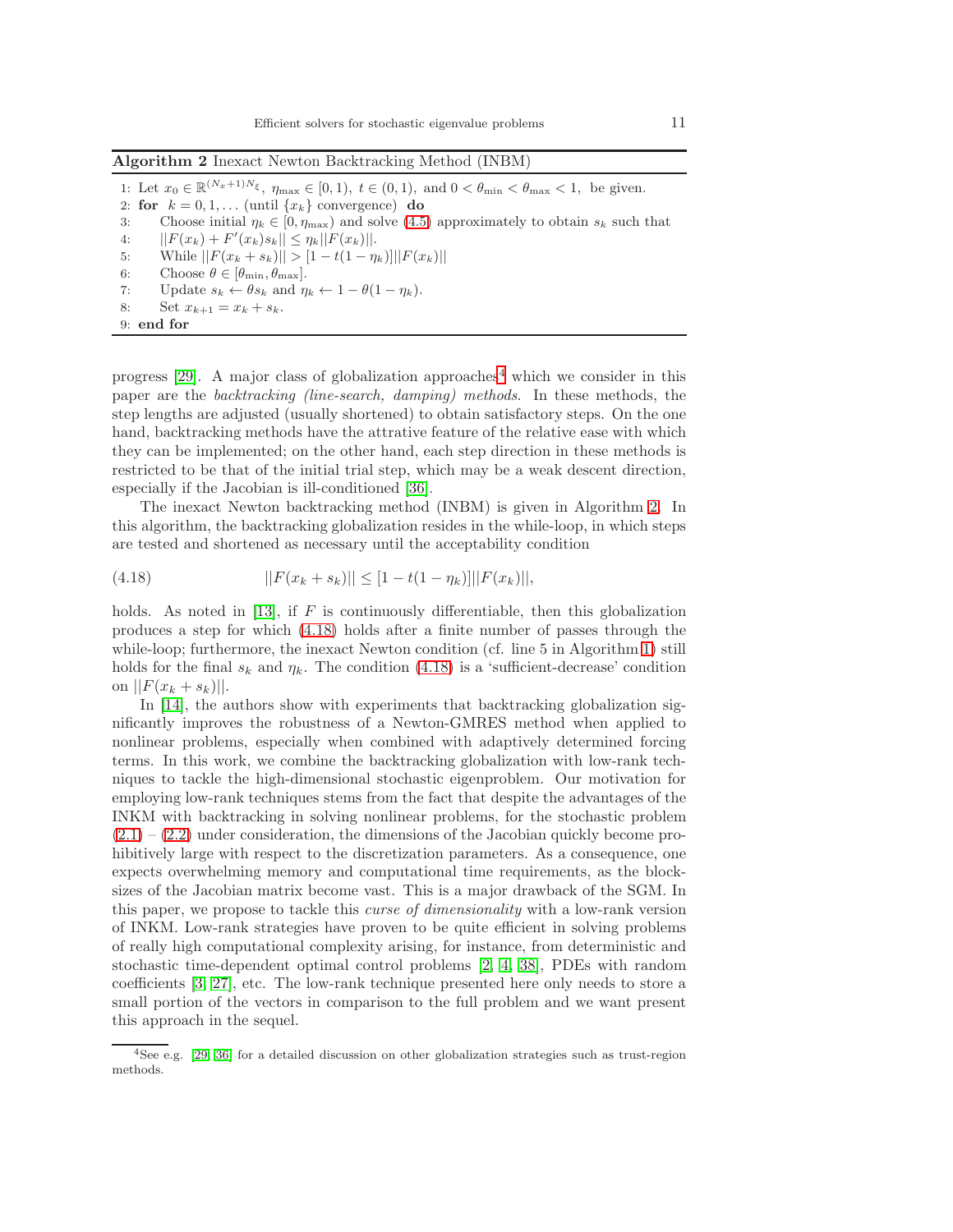4.5. Low-rank inexact Newton-Krylov method. As we have already noted earlier, we will use a Krylov solver algorithm as an optimal solver for the Newton equation (cf. [\(4.5\)](#page-5-2) in step 3 in Algorithm [2\)](#page-10-1) in each INKM iteration. In particular, our approach is based on the low-rank version of the chosen Krylov solver. Although the low-rank method discussed herein can be easily extended to other Krylov solvers [\[3,](#page-18-0) [4,](#page-19-5) [38\]](#page-20-12), we focus mainly on BiCGstab [\[24\]](#page-19-22). In this section, we proceed first to give a brief overview of this low-rank iterative solver. Now, recall first that

(4.19) 
$$
\text{vec}(WXV) = (V^T \otimes W)\text{vec}(X),
$$

where  $\text{vec}(X) = (x_1, \ldots, x_p)^T \in \mathbb{R}^{np \times 1}$  is a column vector obtained by stacking the columns of the matrix  $X = [x_1, \ldots, x_p] \in \mathbb{R}^{n \times p}$  on top of each other. Observe then that, using [\(4.19\)](#page-11-0), each Newton equation [\(4.5\)](#page-5-2) can be rewritten as  $J\mathcal{X} = \mathcal{R}$ , where

<span id="page-11-0"></span>
$$
\mathcal{J} := F' = \begin{bmatrix} \sum_{i=0}^{N_{\xi}-1} \left[ (G_i - \lambda_i H_i) \otimes (A_i - I_{N_x}) \right] & -\sum_{i=0}^{N_{\xi}-1} H_i \otimes v_i \\ 2 \sum_{i=0}^{N_{\xi}-1} H_i \otimes v_i^T & 0 \end{bmatrix},
$$

$$
\mathcal{X} := s = \left[ \begin{array}{c} \text{vec}(Y) \\ \text{vec}(Z) \end{array} \right], \quad \mathcal{R} := -F = \left[ \begin{array}{c} \text{vec}(R_1) \\ \text{vec}(R_2) \end{array} \right],
$$

and

$$
R_1 = \text{vec}^{-1}\left(\sum_{i=0}^{N_{\xi}-1} [(G_i - \lambda_i H_i) \otimes (A_i - I_{N_x})] \, v\right), \ \ R_2 = \text{vec}^{-1}(\mathbf{d}),
$$

where  $\bf{d}$  is as given by [\(4.10\)](#page-6-0). Hence, [\(4.19\)](#page-11-0) implies that

<span id="page-11-2"></span>
$$
(4.20)\,\mathcal{J}\mathcal{X} = \text{vec}\left(\sum_{i=0}^{N_{\xi}-1} \left[\begin{array}{c} (A_i - I_{N_x})Y(G_i - \lambda_i H_i)^T - v_i Z H_i^T\\ 2v_i^T Y H_i^T \end{array}\right]\right) = \text{vec}\left(\left[\begin{array}{c} R_1\\ R_2 \end{array}\right]\right).
$$

Our approach is essentially based on the assumption that both the solution matrix  $X$  admits a low-rank representation; that is,

<span id="page-11-1"></span>(4.21) 
$$
\begin{cases} Y = W_Y V_Y^T, & \text{with } W_Y \in \mathbb{R}^{(N_x+1)\times k_1}, V_Y \in \mathbb{R}^{N_{\xi} \times k_1} \\ Z = W_Z V_Z^T, & \text{with } W_Z \in \mathbb{R}^{(N_x+1)\times k_2}, V_Z \in \mathbb{R}^{N_{\xi} \times k_2} \end{cases}
$$

where  $k_{1,2,3}$  are small relative to  $N_{\xi}$ . Substituting [\(4.21\)](#page-11-1) in [\(4.20\)](#page-11-2) and ignoring the vec operator, we then obtain<sup>[5](#page-11-3)</sup>

<span id="page-11-4"></span>
$$
(4.22)\sum_{i=0}^{N_{\xi}-1} \left[ \begin{array}{c} (A_i - I_{N_x}) W_Y V_Y^T (G_i - \lambda_i H_i)^T - v_i W_Z V_Z^T H_i^T \\ 2v_i^T W_Y V_Y^T H_i^T \end{array} \right] = \left[ \begin{array}{c} R_{11} R_{12}^T \\ R_{21} R_{22}^T \end{array} \right],
$$

where  $R_{11}R_{12}^T$  and  $R_{21}R_{22}^T$  are the low-rank representations of  $R_1$  and  $R_2$ , respectively.

<span id="page-11-3"></span><sup>&</sup>lt;sup>5</sup>Note that  $v_i$  in [\(4.22\)](#page-11-4) comes from the previous low-rank iterate of the nonlinear Newton solver.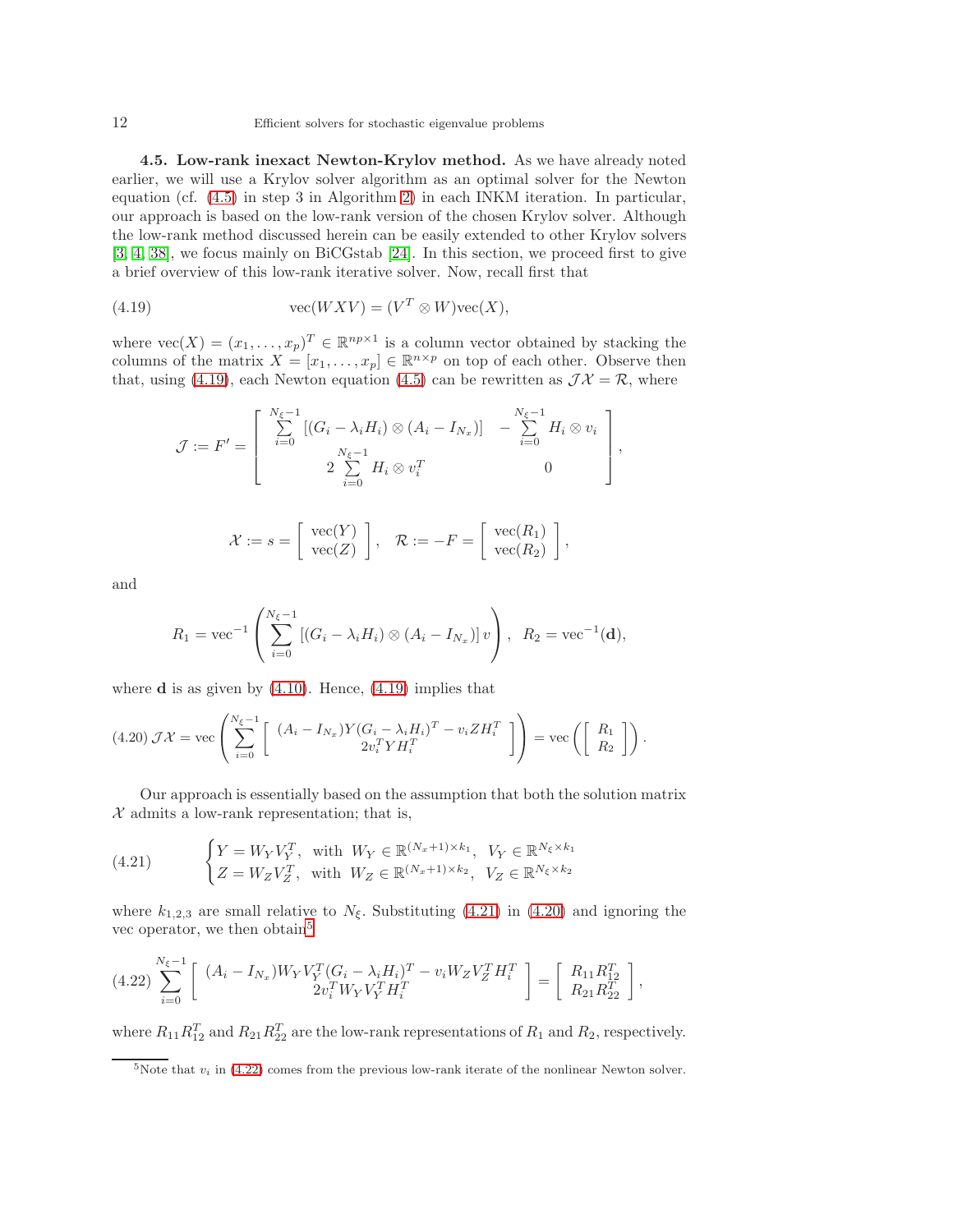<span id="page-12-0"></span>Algorithm 3 Jacobian-vector multiplication in low-rank format Amult

1: Input:  $W_{11}, W_{12}, W_{21}, W_{22}$ 2: Output:  $X_{11}, X_{12}, X_{21}, X_{22}$ 3:  $X_{11} =$  $\sum_{\ell=1}^{N_{\xi}-1}$  $\sum_{i=0}$  [  $(A_i - I)W_{11}$  –  $v_iW_{21}$  ] 4:  $X_{12} = [ (G_i - \lambda_i H_i) W_{12} \cdots H_i W_{22} ], i = 0, \cdots, N_{\xi} - 1.$ 5:  $X_{21} =$  $\sum_{\ell=1}^{N_{\xi}-1}$  $i=0$  $\left[ \begin{array}{c} 2v_i^TW_{11} \end{array} \right]$ 6:  $X_{22} = \begin{bmatrix} 1 & 1 \ H_i W_{12} \end{bmatrix}$ ,  $i = 0, \cdots, N_{\xi} - 1$ .

The attractiveness of this approach lies therefore in the fact that one can rewrite the three block rows in the left hand side in [\(4.22\)](#page-11-4), respectively, as

<span id="page-12-1"></span>
$$
(4.23) \begin{cases} \text{(first block row)} \sum_{i=0}^{N_{\xi}-1} \left[ (A_i - I)W_Y - v_i W_Z \right] \left[ \begin{array}{c} V_Y^T (G_i - \lambda_i H_i)^T \\ V_Z^T H_i^T \end{array} \right], \\ \text{(second block row)} \sum_{i=0}^{N_{\xi}-1} \left[ 2v_i W_Y \right] \left[ \begin{array}{c} V_Y^T H_i^T \end{array} \right], \end{cases}
$$

so that the low-rank nature of the factors guarantees fewer multiplications with the submatrices while maintaining smaller storage requirements. More precisely, keeping in mind that

<span id="page-12-2"></span>(4.24) 
$$
x = \text{vec}\left(\begin{bmatrix} X_{11}X_{12}^T \\ X_{21}X_{22}^T \end{bmatrix}\right)
$$

corresponds to the associated vector  $x$  from a vector-based version of the Krylov solver, matrix-vector multiplication in our low-rank Krylov solver is given by Algorithm [3.](#page-12-0)

Note that an important feature of low-rank Krylov solvers is that the iterates of the solution matrices Y and Z in the algorithm are truncated by a truncation operator  $\mathcal{T}_{\epsilon}$  with a prescribed tolerance  $\epsilon$ . This could be accomplished via QR decomposition as in [\[24\]](#page-19-22) or truncated singular value decomposition (SVD) as in [\[3,](#page-18-0) [38\]](#page-20-12). The truncation operation is necessary because the new computed factors could have increased ranks compared to the original factors in [\(4.23\)](#page-12-1). Hence, a truncation of all the factors after the matrix-vector products, is used to construct new factors; for instance,

$$
[\tilde{X}_{11}, \tilde{X}_{12}] := \mathcal{T}_{\epsilon}\left([X_{11}, X_{12}]\right) = \mathcal{T}_{\epsilon}\left(\sum_{i=0}^{N_{\xi}-1} \left[(A_i - I)W_Y - v_iW_Z\right] \left[\begin{array}{c} V_Y^T(G_i - \lambda_i H_i)^T \\ V_Z^T H_i^T \end{array}\right]\right).
$$

Moreover, in order to ensure that the inner products within the iterative low-rank solver are computed efficiently, we use the fact that

$$
\langle x, y \rangle = \text{vec}(X)^T \text{vec}(Y) = \text{trace}(X^T Y)
$$

to deduce that

$$
trace(X^{T}Y) = trace \left( \underbrace{(X_{11}X_{12}^{T})^{T}}_{Large} \underbrace{(Y_{11}Y_{12}^{T})}_{Large} + \underbrace{(X_{21}X_{22}^{T})^{T}}_{Large} \underbrace{(Y_{21}Y_{22}^{T})}_{Large} \right)
$$
\n
$$
= trace \left( \underbrace{Y_{12}^{T}X_{12}X_{12}X_{11}^{T}Y_{11}}_{Small} + \underbrace{Y_{22}^{T}X_{22}X_{21}^{T}Y_{11}}_{Small} \right),
$$
\n(4.25)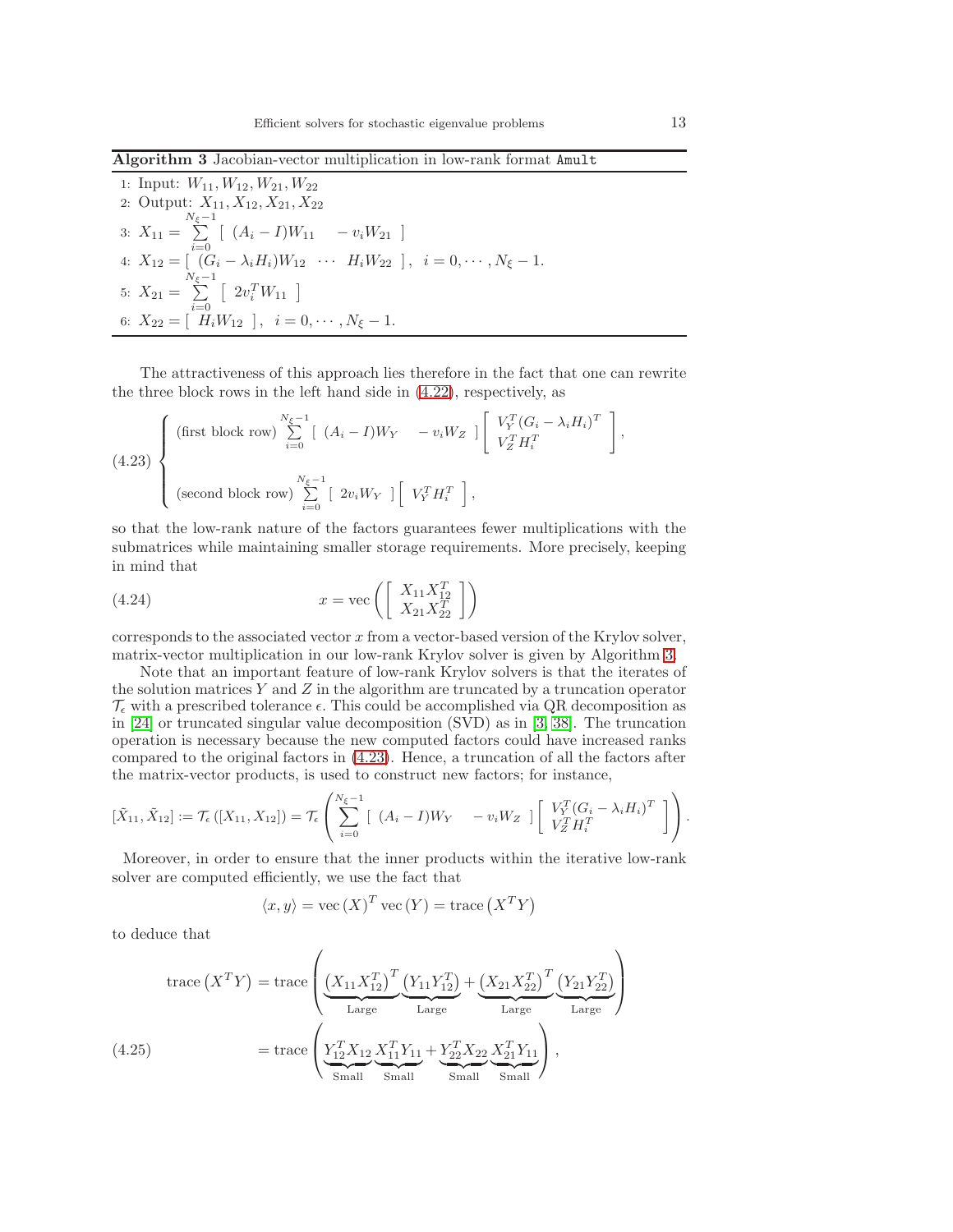<span id="page-13-2"></span>Algorithm 4 Preconditioner implementation in low-rank Krylov solver

1: Input:  $W_{11}, W_{12}, W_{21}, W_{22}$ 2: Output:  $X_{11}, X_{12}, X_{21}, X_{22}$ 3: Solve:  $(A_0 - I_{N_x})X_{11} = W_{11}$ 4: Solve:  $(1 - \lambda_0)X_{12} = W_{12}$ 5: Solve:  $[v_0(A_0 - I_{N_x})^{-1}v_0^T]X_{21} = W_{21}$ 

6: Solve:  $2(1 - \lambda_0)^{-1} X_{22} = W_{12}$ 

where  $X$  and  $Y$  are as given in  $(4.24)$ , which allows us to compute the trace of small matrices rather than of the ones from the full model.

For more details on implementation issues, we refer the interested reader to [\[3,](#page-18-0) [38\]](#page-20-12).

4.6. Preconditioning. The purpose of preconditioning the INBM is to reduce the number of Krylov iterations, as manifested by efficiently clustering eigenvalues of the iteration matrix. Traditionally, for linear problems, one chooses a few iterations of a simple iterative method (applied to the system matrix) as a preconditioner. Throughout this paper, we will focus mainly on mean-based block-diagonal preconditioners. More specifically, we precondition the Jacobian matrix  $J$  (cf.  $(4.6)$ ) in the INBM algorithm with a preconditioner  $P$  of the form

<span id="page-13-1"></span>
$$
(4.26) \t\t \mathcal{P} := \left[ \begin{array}{cc} E & 0 \\ 0 & S \end{array} \right],
$$

where

$$
(4.27)\t\t S = CE^{-1}B
$$

is the (negative) Schur complement. Moreover,  $E := T(\Lambda)$ ,  $B := T'(\Lambda)$  and  $C :=$  $Q'(\Phi)$  as given, respectively, by  $(4.7)$ ,  $(4.9)$  and  $(4.11)$ . We note here that  $(4.26)$ is only an ideal preconditioner for the Jacobian in the sense that it is not cheap to solve the system with it. In practice, one often has to approximate its two diagonal blocks in order to use  $P$  with Krylov solvers. Here, we propose to approximate the (1, 1) blocks with  $(G_0 - \lambda_0 H_0) \otimes (A_0 - I_{N_x})$  which is easy to invert: if we use the normalized Legendre polynomial chaos to compute the matrices  $G_i$  and  $H_i$ , then  $(G_0 - \lambda_0 H_0) = (1 - \lambda_0) I_{N_{\xi}}$  so that action of the approximated  $(1, 1)$  block is just  $N_{\xi}$ copies of  $(A_0 - I_{N_x})$ . To approximate the Schur complement S, that is, block  $(2, 2)$ , poses more difficulty, however. One possibility is to approximate S by dropping all but the first terms in  $B, C$  and  $E$  to obtain

$$
S_0 := 2(1 - \lambda_0)^{-1} (I_{N_\xi} \otimes v_0) (I_{N_\xi} \otimes (A_0 - I_{N_x})^{-1}) (I_{N_\xi} \otimes v_0)^T
$$
  
(4.28) 
$$
= 2(1 - \lambda_0)^{-1} I_{N_\xi} \otimes [v_0 (A_0 - I_{N_x})^{-1} v_0^T].
$$

This is the version we use in our experiments, and its implementation details are provided in Algorithm [4.](#page-13-2)

<span id="page-13-0"></span>5. Numerical results. In this section, we present some numerical results obtained with the proposed inexact Newton-Krylov solver for the stochastic eigenproblems [\(2.1\)](#page-2-1). The numerical experiments were performed on a Linux machine with 80 GB RAM using MATLAB<sup>®</sup> 7.14 together with a MATLAB version of the algebraic multigrid (AMG) code HSL MI20 [\[7\]](#page-19-23). We implement our mean-based preconditioner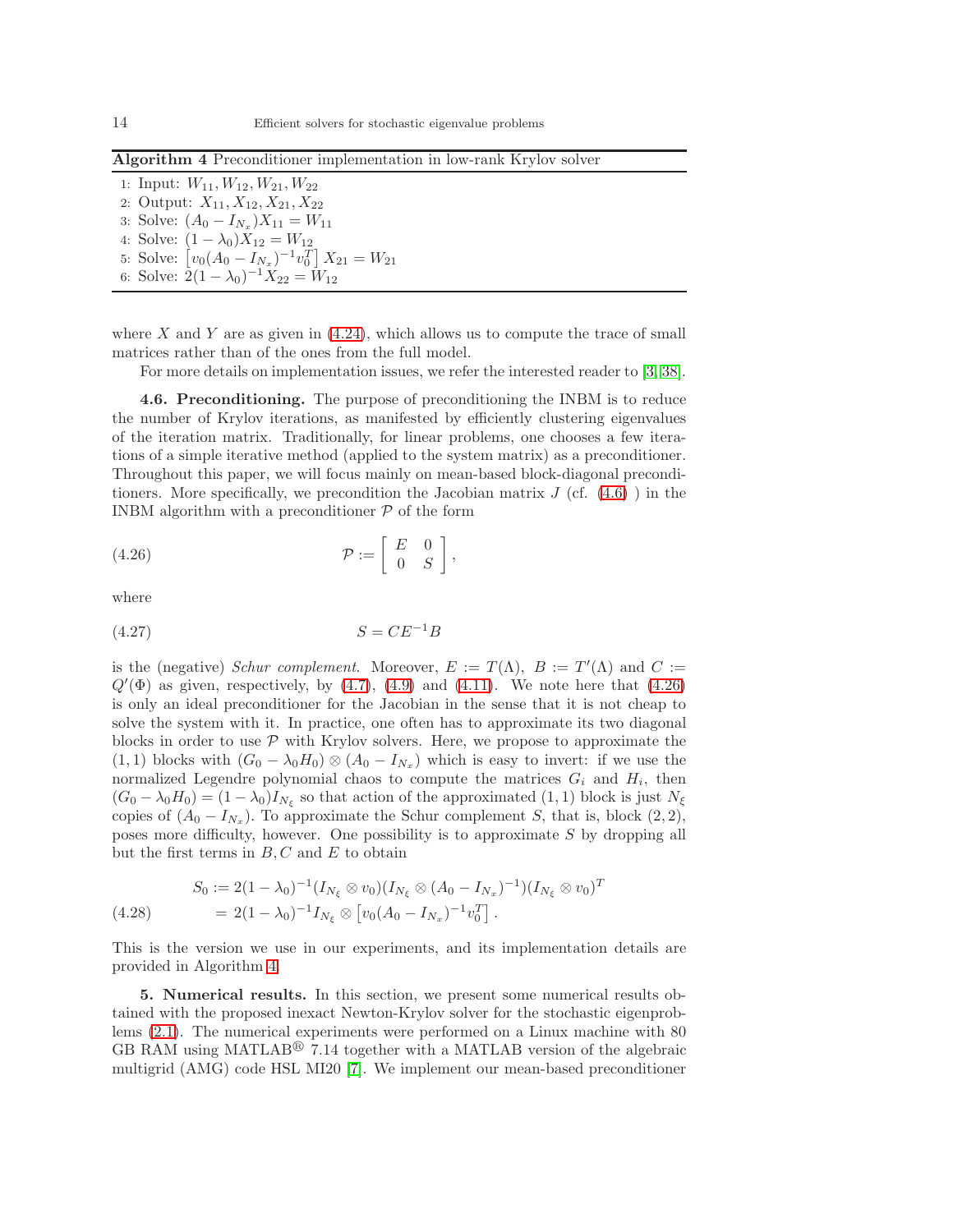using one V-cycle of AMG with symmetric Gauss-Seidel (SGS) smoothing to approximately invert  $A_0 - I_{N_x}$ . We remark here that we apply the method as a black-box in each experiment and the set-up of the approximation to  $A_0 - I_{N_x}$  only needs to be performed once. Unless otherwise stated, in all the simulations, BiCGstab is terminated when the relative residual error is reduced to  $tol = 10^{-5}$ . Note that tol should be chosen such that the truncation tolerance  $trunctol \leq tol$ ; otherwise, one would be essentially iterating on the 'noise' from the low-rank truncations. In particular, we have chosen herein  $truncto l = 10^{-6}$ . We have used the Frobenius norm throughout our numerical experiments.

Before proceeding to present our numerical example, it is perhaps pertinent to highlight certain factors that often influence the convergence of the inexact Newton method [\[16\]](#page-19-24):

- the proximity of the initial guess. Here, we have employed uniformly distributed samples for our initial guess.
- The globalization technique employed, (e.g. backtracking, or trust region). In this paper, we have used only backtracking and it worked quite well for our considered problem.
- The discretization of the SEVPs failure of the spatial discretization to adequately reflect the underlying physics of the continuous problem can cause convergence difficulties for globalized Newton-Krylov methods.
- The convergence of the Krylov solver and preconditioning strategy employed – using nonlinear preconditioning techniques can be an alternative [\[8\]](#page-19-25).

For our numerical example, let  $\mathcal{D} = (0,1) \times (0,1)$ . We consider the stochastic eigenproblem of finding the functions  $\lambda : \Omega \to \mathbb{R}$  and  $\varphi : \Omega \times D \to \mathbb{R}$  such that, P-almost surely, the following holds:

<span id="page-14-0"></span>(5.1) 
$$
\begin{cases} -\nabla \cdot (a(\cdot, \omega) \nabla \varphi(\cdot, \omega)) = \lambda(\omega) \varphi(\cdot, \omega), & \text{in } \mathcal{D} \times \Omega, \\ \varphi(\cdot, \omega) = 0, & \text{on } \partial \mathcal{D} \times \Omega, \end{cases}
$$

where  $a: \mathcal{D} \times \Omega \to \mathbb{R}$  is a random coefficient field. We assume that there exist positive constants  $a_{\min}$  and  $a_{\max}$  such that

(5.2) 
$$
\mathbb{P}(\omega \in \Omega : a(\mathbf{x}, \omega) \in [a_{\min}, a_{\max}], \forall \mathbf{x} \in \mathcal{D}) = 1.
$$

Here, the random input  $a(\cdot,\omega)$  admits a KLE and has a covariance function given by

$$
C_a(\mathbf{x}, \mathbf{y}) = \sigma_a^2 \exp\left(-\frac{|x_1 - y_1|}{\ell_1} - \frac{|x_2 - y_2|}{\ell_2}\right), \quad \forall (\mathbf{x}, \mathbf{y}) \in [-1, 1]^2,
$$

with correlation lengths  $\ell_1 = \ell_2 = 1$  and mean of the random field a in the model  $\mathbb{E}[a] = 1$ . The forward problem has been extensively studied in, for instance, [\[30\]](#page-20-1). The eigenpairs of the KLE of the random field a are given explicitly in [\[18\]](#page-19-4). Note then that discretising in space yields the expression [\(2.1\)](#page-2-1) with the random matrix  $\mathcal{A}(\omega)$  having the explicit expression [\(2.3\)](#page-2-3). In particular, the stiffness matrices  $A_k \in$  $\mathbb{R}^{N_x \times N_x}$ ,  $k = 0, 1, \ldots, m$ , in [\(2.3\)](#page-2-3) are given, respectively, by

(5.3) 
$$
A_0(i,j) = \int_{\mathcal{D}} \mathbb{E}[a](x) \nabla \phi_i(x) \nabla \phi_j(x) dx,
$$

(5.4) 
$$
A_k(i,j) = \sigma_a \sqrt{\gamma_k} \int_{\mathcal{D}} \vartheta_k(x) \nabla \phi_i(x) \nabla \phi_j(x) dx, \quad k > 0,
$$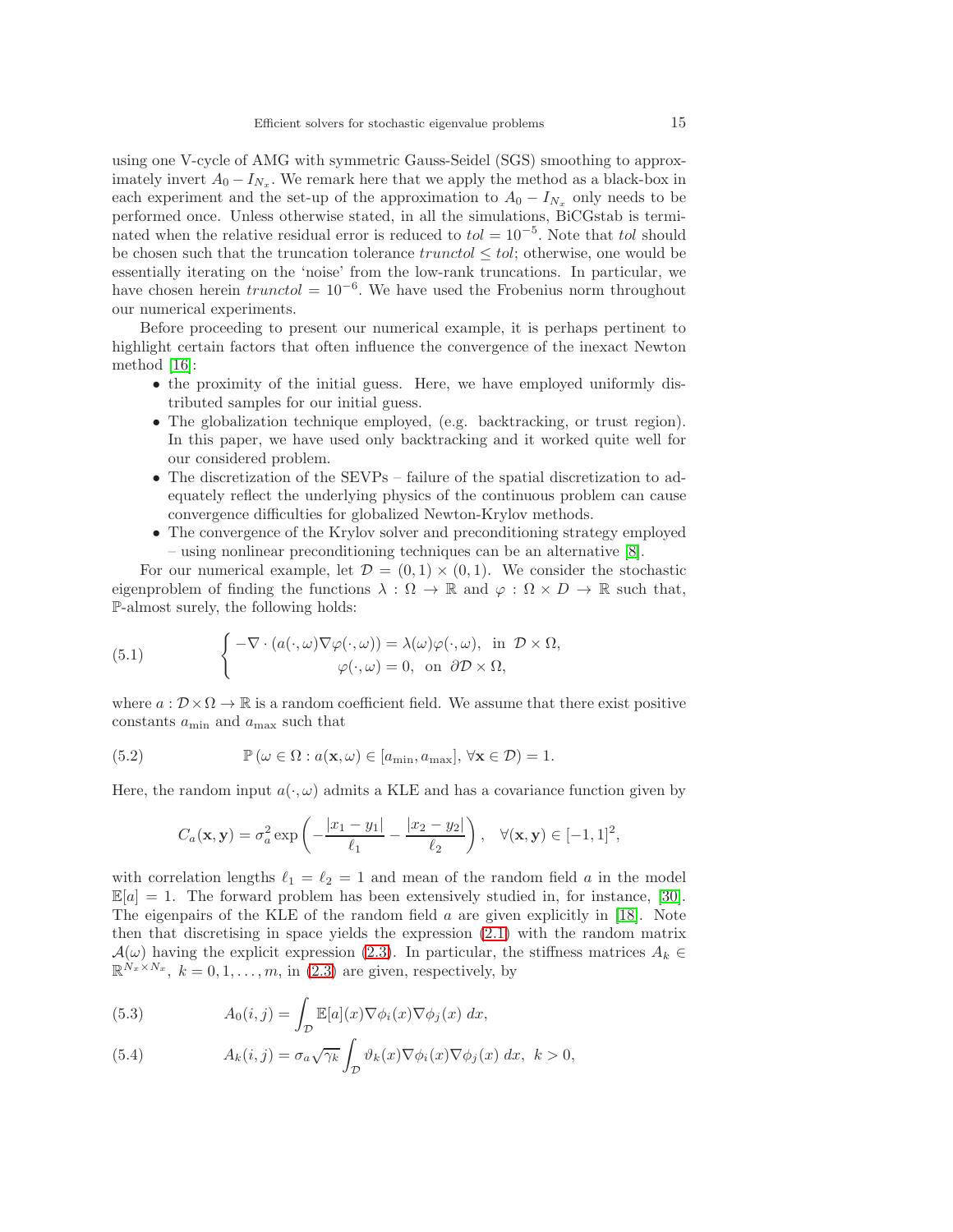where  $\sigma_a$  is the standard deviation of a. Here,  $\{\gamma_k\}$  and  $\{\vartheta_k(x)\}\$ are, respectively, the eigenvalues and eigenfunctions corresponding to a covariance function associated with a. Also,  $\{\phi_i(x)\}\$ are  $\mathbf{Q}_1$  spectral elements which we have used to discretize the problem [\(5.1\)](#page-14-0) in the spatial domain D. Moreover, we choose  $\xi = {\xi_1, \ldots, \xi_m}$  such that  $\xi_k \sim \mathcal{U}[-1,1]$ , and  $\{\psi_k\}$  are m-dimensional Legendre polynomials with support in  $[-1, 1]^m$ . In particular, we have  $N_{\xi} = 210$  (with  $m = 6$  and  $r = 4$ ; cf. [\(2.6\)](#page-3-5)).

In what follows, we consider two cases. First, in Table [5.2,](#page-18-4) we set  $\sigma_a = 0.01$  and  $N_x = 49$ , so that from [\(4.1\)](#page-5-4) and [\(4.6\)](#page-5-3), we have a Jacobian matrix  $\mathcal J$  of dimension  $\dim(\mathcal{J}) := (N_x + 1)N_{\xi} = 10,500$ . Admittedly, one would argue that this dimension of the Jacobian is small, and as such can as well be handled without the low-rank method proposed in this paper! Such an arguement is understandably valid. However, this is basically intended to provide a first and simple insight as to how the algorithm works. A more difficult case is provided in Table [5.3](#page-18-5) where we have increased  $\sigma_a$  and  $N_x$  to  $\sigma_a = 0.1$  and  $N_x = 392, 704$ , respectively. Hence, we obtain a Jacobian of size  $\dim(\mathcal{J}) := (N_x + 1)N_\xi = 82,468,050$  at each inexact Newton iteration! We note here that, besides the increased dimension, increasing the variability ( $\sigma_a$ ) in the problem equally increases the complexity of the linear system to be solved [\[3\]](#page-18-0).

The methods discussed in the previous sections have many parameters that must be set, e.g., the maximum BiCGstab iterations, maximum forcing term, etc. These parameters affect the performance of the methods. We chose parameters commonly used in the literature. In particular, for the forcing terms  $\eta_k$ , we set  $\eta_0 = 0.9$ ,  $\eta_{\text{max}} =$ 0.9,  $\eta_{\text{min}} = 0.1$ . For the backtracking parameters, we used  $\theta_{\text{max}} = 0.1$ ,  $\theta_{\text{max}} = 0.5$ ; the maximum number of backtracks allowed is 20.

Now, we consider the first case; that is, when  $\dim(\mathcal{J}) := (N_x+1)N_{\xi} = 10, 500$ . We note here that the INBM algorithm presented in this paper computes one eigenvalue nearest to the initial guess. To compute two or more distinct (or multiple) roots of  $F(x) = 0$  for an SEVP would require some specialized techniques, which can be a lot more involved. Nevertheless, this task is currently under investigation, and an algorithm for the computation of other eigenvalues will be presented in a subsequent paper.

All the eigenvalues of the deterministic matrix (i.e.  $A_0$ ) are shown in Figure [5.1.](#page-16-0) The first six smallest eigenvalues of  $A_0$  are 0.5935, 1.4166, 1.4166, 2.1143, 2.6484, 2.6484. We note here that most of the eigenvalues of the matrix  $A_0$  are either repeated or quite clustered. Observe in particular that 1.4166 and 2.6484 are repeated eigenvalues.

In Figure [5.2,](#page-16-1) we show the convergence of the low-rank INBM to the second stochastic eigenvalue  $\lambda_2(\omega)$ . The figure confirms the super-linear convergence of the inexact Newton algorithm as we reported earlier. In Table [5.1](#page-16-2) and Figure [5.3,](#page-17-0) we have shown the first eight coefficients of the spectral expansion gPCE and the probability density function (pdf) of the second eigenvalue, respectively. Observe here that the pdf is as expected centered at the mean of the stochastic eigenvalue, i.e 1.4121. This quantity can also be obtained from the first coefficient of the gPCE in Table [5.1,](#page-16-2) since from  $(2.4)$ , we have

$$
\mathbb{E}(\lambda_2(\omega)) = \sum_{k=0}^{N_{\xi}-1} \lambda_k^{(2)} \mathbb{E}(\psi_k(\xi(\omega))) = \lambda_0^{(2)},
$$

due to the orthogonality of the basis polynomials  $\{\psi_k\}$ . We remark here also that this mean value of the second eigenvalue is quite close to the eigenvalue computed from the associated deterministic problem, i.e., 1.4166. If we increased the order of the Legendre polynomials, then the INBM would converge to the exact deterministic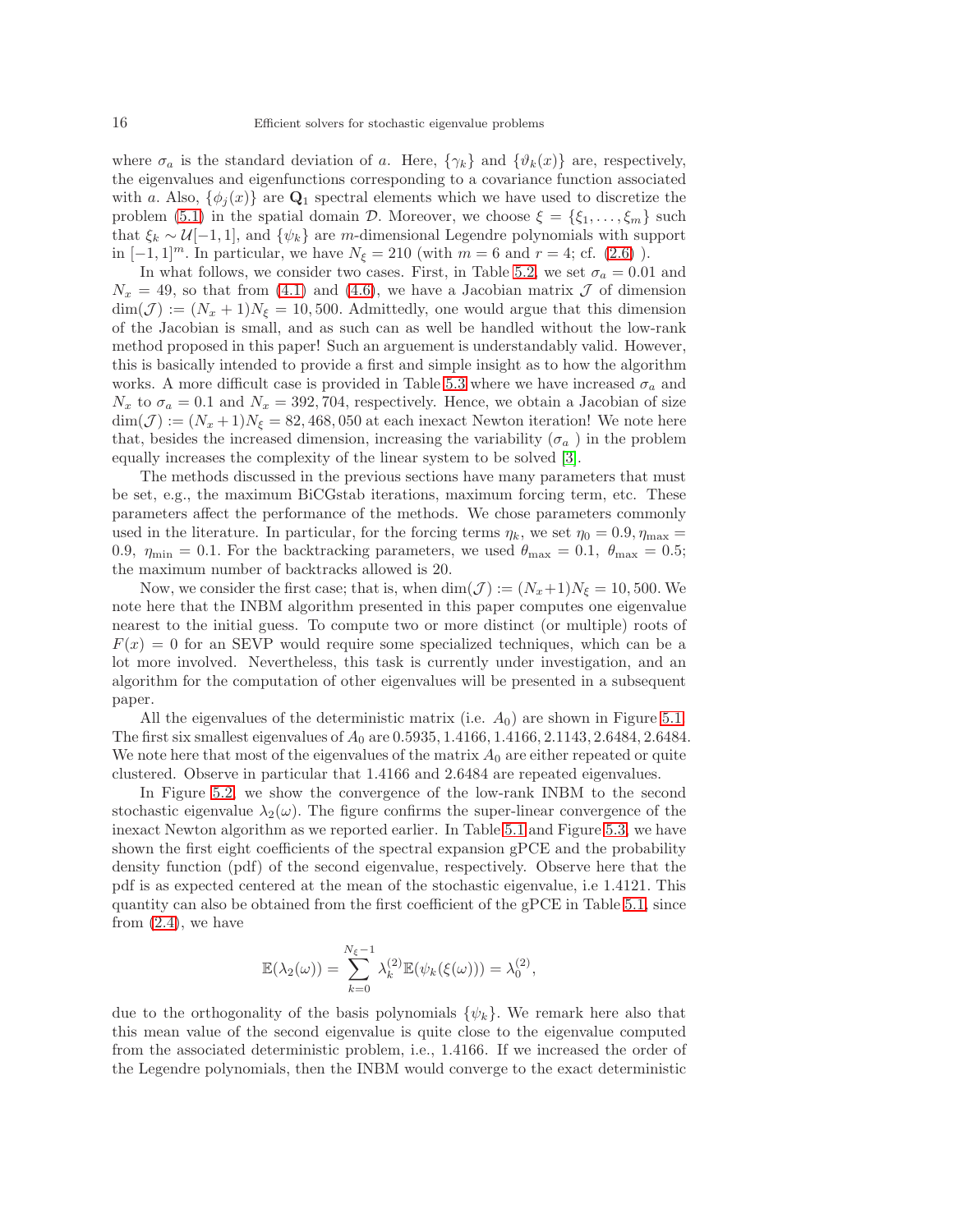<span id="page-16-0"></span>

Fig. 5.1: Eigenvalues of the deterministic matrix  $A_0$ 

<span id="page-16-1"></span>Fig. 5.2: Convergence of low-rank INBM for the second stochastic eigenvalue  $\lambda_2(\omega)$ .



value. However, this would come at a higher computational expense, as the quantity  $N_{\xi}$  would also need to be increased accordingly. This kind of observation has earlier been extensively verified by the authors in the context of linear systems arising from PDEs with uncertain inputs [\[3,](#page-18-0) [27\]](#page-19-9).

<span id="page-16-2"></span>Table 5.1: The first eight coefficients of the spectral expansion gPCE of the second eigenvalue with using INBM. Here,  $k$  stands for the index of the basis function in the expansion [\(2.4\)](#page-2-2).

| ำ<br>∼ | 1.5492 | 0.7009 | 0.5492 | $-0.02013$ | 0.0952 | $-0.03537$ | 0.0594 |
|--------|--------|--------|--------|------------|--------|------------|--------|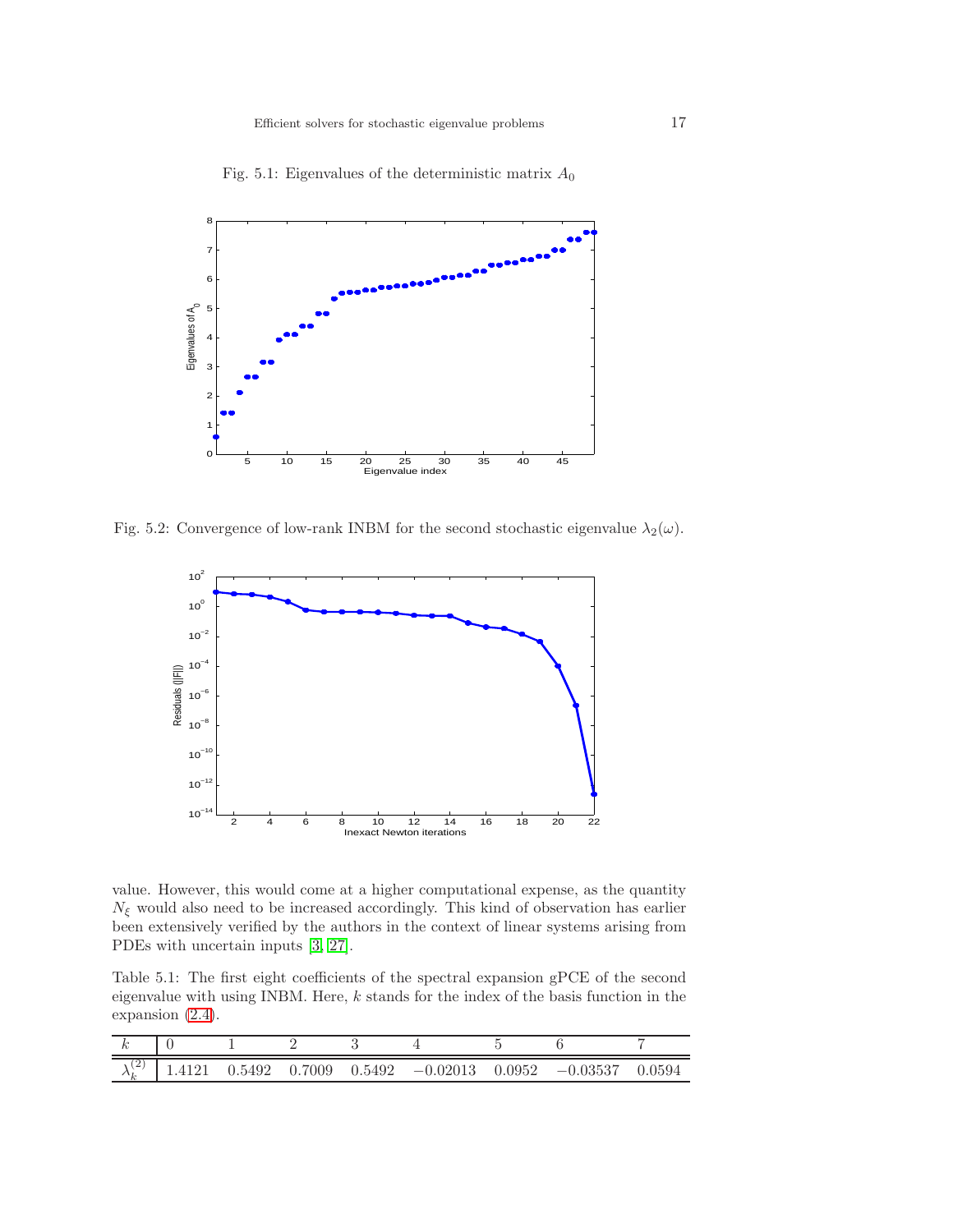

<span id="page-17-0"></span>Fig. 5.3: Probability density function (pdf) estimate of the second eigenvalue obtained with  $\sigma_a = 0.1$ 

Next, in Tables [5.2](#page-18-4) and [5.3,](#page-18-5) we show the performance of the INBM solver in the two cases; that is, for  $\dim(\mathcal{J}) = 10,500$  and  $\dim(\mathcal{J}) = 82,468,050$ . Here, the Newton equations (cf. [\(4.5\)](#page-5-2)) are solved using low-rank BiCGstab, as well as using the standard preconditioned BiCGstab method which we have denoted as full model (FM), that is, without low-rank truncation. The CPU times reported are the total time it took the solver to compute the spectral coefficients of the eigenpair  $(\lambda_2(\omega), \varphi_2(\omega))$ . Here, for each choice of the forcing terms  $\{\eta_k\}$  discussed in Section [4.2,](#page-6-4) we report inexact Newton steps (INS), backtracks per inexact Newton step (BINS), total BiCGstab iterations (iter), total CPU times (t) in seconds, ranks of the solution (R), memory in kilobytes of the low-rank solution (LR) and full method solution (FM). By the memory requirement of a low-rank solution  $X = W V^T$ , we mean the sum of the two separate computer memories occupied by its factors  $W$  and  $V^T$ , since X is computed and stored in this format, unlike the solution from FM. From the two tables, we see that for this problem, the performance of the INBM algorithm is independent of the the choice of the forcing terms  $\{\eta_k\}$ . In particular, Table [5.2](#page-18-4) shows that the algorithm could compute the solution within a few seconds in the first case. Besides, the INBM algorithm reduces the storage requirement of the solution to one-quarter of memory required to compute the full solution. In fact, as shown in [\[3,](#page-18-0) [4\]](#page-19-5), for a fixed  $N_{\epsilon}$ , low-rank Krylov solvers typically provide more storage benefits as  $N_x \to \infty$ .

Finally, as in the first case, we have also computed only the second stochastic eigenvalue  $\lambda_2(\omega)$  of the matrix  $\mathcal{A}(\omega)$  (cf. [\(2.3\)](#page-2-3)) for the case where  $\dim(\mathcal{J}) =$ 82, 468, 050. Again, the mean  $\lambda_0^{(2)}$  of this stochastic eigenvalue corresponds to the second eigenvalue of the deteministic matrix  $A_0$ , which in this case is 0.003. Note in particular from Table [5.3](#page-18-5) that with the FM, MATLAB indeed fails as the size of the Jacobian matrix  $\mathcal J$  at each inexact Newton step is now increased to more than 82 million degrees of freedom. Yet, INBM handles this task in about 200 minutes; that is, roughly 6 minutes per Newton step. Here, the solution from FM terminates with 'out of memory', which we have denoted as 'OoM'.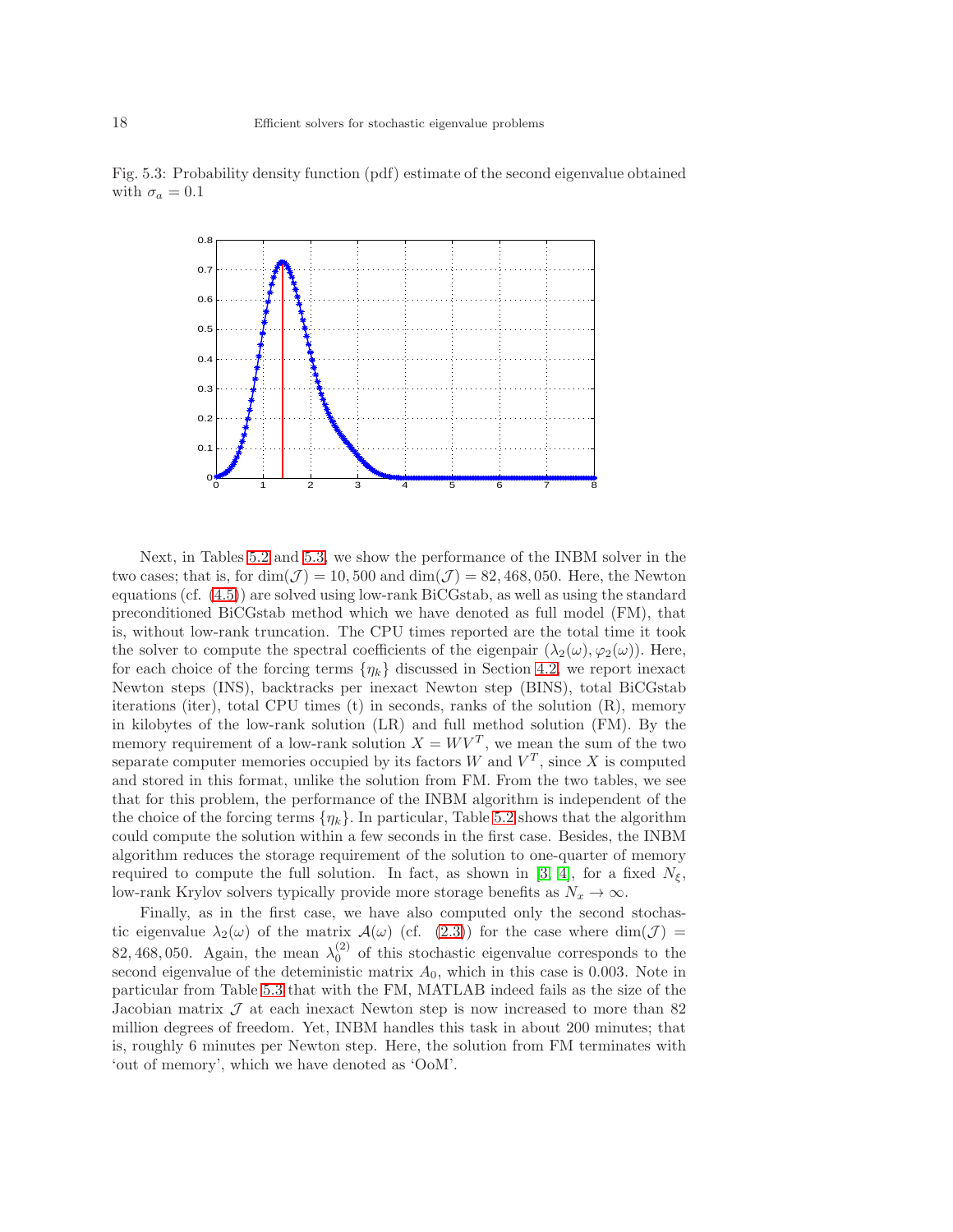Table 5.2: Performance of the INBM solver for  $\dim(\mathcal{J}) = 10,500$  with  $\sigma_a = 0.01$ . Here, I, II, and III represent the different forcing parameter choices  $(4.12)$ ,  $(4.13)$ , and (b) in Section [4.2.](#page-6-4)

<span id="page-18-4"></span>

|  |                                                                                                                                                                                                                                                      |  | $\boxed{\eta_k \quad \text{INS} \quad \text{BINS} \quad \# \text{ iter } \quad t \qquad R \quad \text{mem(LR)} \quad \text{mem(FM)} }$ |
|--|------------------------------------------------------------------------------------------------------------------------------------------------------------------------------------------------------------------------------------------------------|--|----------------------------------------------------------------------------------------------------------------------------------------|
|  | $\begin{tabular}{ c c c c c c c c c } \hline $I$ & $22$ & $1.5$ & $22$ & $16.5$ & $9$ & $18.7$ \\ \hline $II$ & $22$ & $1.5$ & $22$ & $17.5$ & $10$ & $20.8$ \\ \hline $III$ & $22$ & $1.5$ & $23$ & $17.2$ & $10$ & $20.8$ \\ \hline \end{tabular}$ |  |                                                                                                                                        |
|  |                                                                                                                                                                                                                                                      |  |                                                                                                                                        |
|  |                                                                                                                                                                                                                                                      |  |                                                                                                                                        |

Table 5.3: Performance of the INBM solver for  $\dim(\mathcal{J}) = 82,468,050$  with  $\sigma_a = 0.1$ . Here, I, II, and III represent the different forcing parameter choices  $(4.12)$ ,  $(4.13)$ , and (b) in Section [4.2.](#page-6-4)

<span id="page-18-5"></span>

| $\eta_k$      |    |         | $ $ INS BINS $\#$ iter t |  | $R = mem(LR) = mem(FM)$ |  |
|---------------|----|---------|--------------------------|--|-------------------------|--|
|               | 34 | $3.6\,$ | - 39                     |  | 12123.4 51 156551.7 OoM |  |
| $II \mid 32$  |    | 3.5     | 43                       |  | 12112.8 51 156551.7 OoM |  |
| $III \mid 33$ |    | 3.5     | 42                       |  | 12200.1 51 156551.7 OoM |  |

<span id="page-18-2"></span>6. Conclusions. In computational science and engineering, there are certain problems of growing interest for which random matrices are considered as random perturbations of finite-dimensional operators. These random matrices are usually not obtained from a finite-dimensional representation of a partial differential operator, and in a number of interesting cases, closed-form expressions of the statistical moments and probability density functions of their eigenvalues and eigenvectors are available; see e.g., [\[37\]](#page-20-13). The matrices of interest in the present paper, on the other hand, are the result of a finite-dimensional approximation of an underlying continuous system and their stochasticity is intrinsically tied to the uncertainty in the parameters of this system. For such systems, closed-form expressions are generally not available for the solution of the SEVPs.

In this paper, we have presented a low-rank Newton-type algorithm for approximating the eigenpairs of SEVPs. The numerical experiments confirm that the proposed solver can mitigate the computational complexity associated with solving high dimensional Newton systems in the considered SEVPs. More specifically, the lowrank approach guarantees significant storage savings [\[3,](#page-18-0) [4,](#page-19-5) [38\]](#page-20-12), thereby enabling the solution of large-scale SEVPs that would otherwise be intractable.

Acknowledgement. The authors would like to thank Sergey Dolgov for fruitful discussions in the course of writing this paper. The work was performed while Martin Stoll was at the Max Planck Institute for Dynamics of Complex Technical Systems.

### REFERENCES

- <span id="page-18-1"></span>[1] H.-B. Ana, Z.-Y Mob, and X.-P. Liua, A choice of forcing terms in inexact Newton method, Journal of Computational and Applied Mathematics, 200 (2007), pp. 47 – 60.
- <span id="page-18-3"></span>[2] P. Benner, S. Dolgov, A. Onwunta, and M. Stoll, Low-rank solvers for unsteady Stokes-Brinkman optimal control problem with random data, Computer Methods in Applied Mechanics and Engineering, 304 (2016), pp. 26–54.
- <span id="page-18-0"></span>[3] P. BENNER, A. ONWUNTA, AND M. STOLL, Low-rank solution of unsteady diffusion equations with stochastic coefficients, SIAM/ASA Journal on Uncertainty Quantification, 3 (2015), pp. 622 – 649.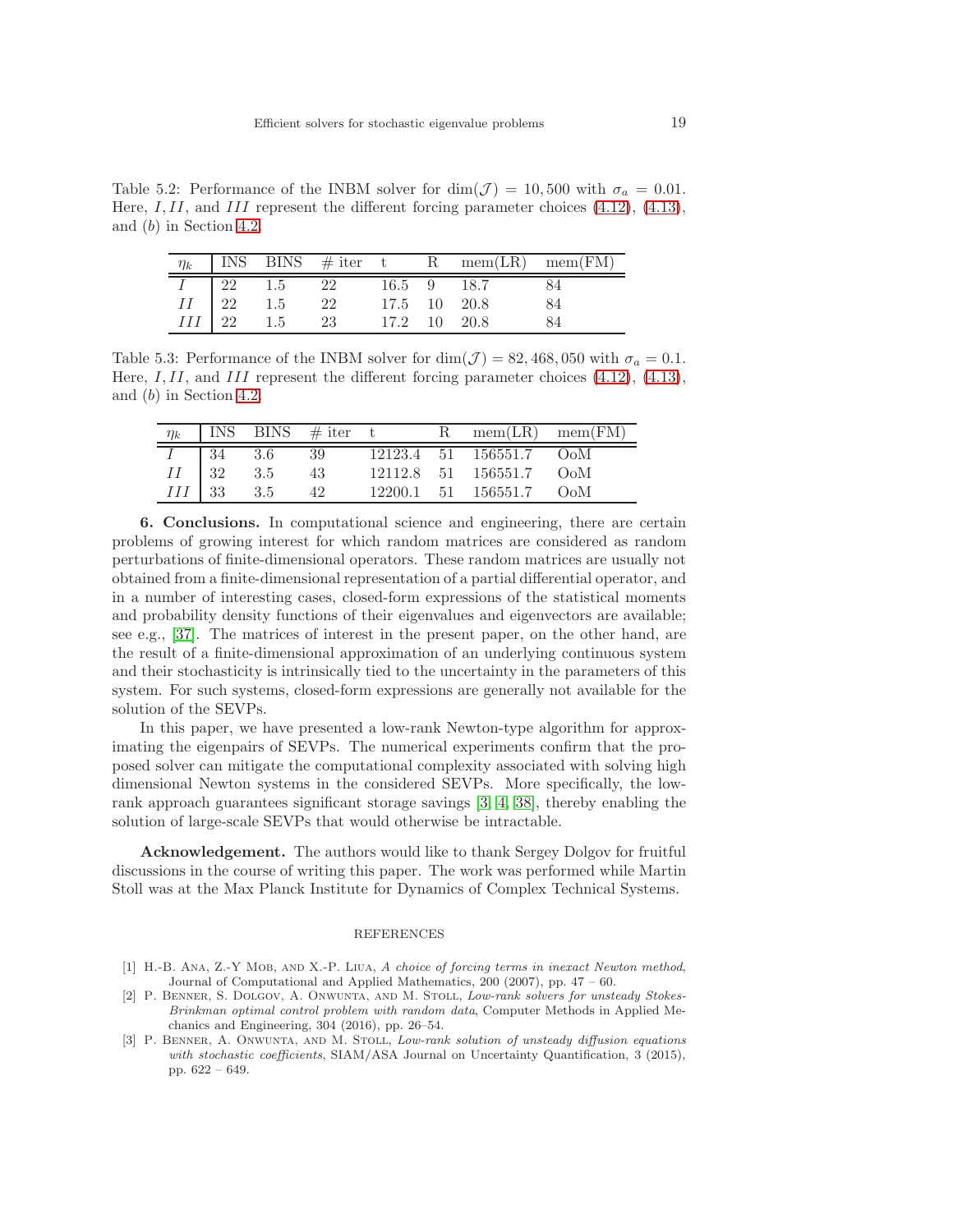### 20 Efficient solvers for stochastic eigenvalue problems

- <span id="page-19-5"></span>[4]  $\longrightarrow$ , Block-diagonal preconditioning for optimal control problems constrained by PDEs with uncertain inputs, SIAM Journal on Matrix Analysis and Applications, 37 (2016), pp. 491 – 518.
- <span id="page-19-18"></span>[5] M. Benzi, G. H. Golub, and J. Liesen, Numerical solution of saddle point problems, Acta Numerica, 14 (2005), pp. 1 – 137.
- <span id="page-19-10"></span>[6] E. K. Blum and A. R. Curtis, A convergent gradient method for matrix eigenvector-eigentuple problems, Numerische Mathematik, 31 (1978), pp. 247 – 263.
- <span id="page-19-23"></span>[7] J. BOYLE, M. D. MIHAJLOVIC, AND J. A. SCOTT, HSL MI20: An efficient AMG preconditioner for finite element problems in 3D, International Journal for Numerical Methods in Engineering, 82 (2010), pp. 64–98.
- <span id="page-19-25"></span>[8] P. Brune, M. G. Knepley, B. Smith, and X. Tu, Composing scalable nonlinear algebraic solvers, Tech. Report ANL/MCS-P2010-0112, Argonne National Laboratory, Argonne, IL, 2013.
- <span id="page-19-16"></span>[9] X. C. CAI, W. D. GROPP, D. E. KEYES, AND M. D. TIDRITI, Newton-Krylov-Schwarz methods in CFD, Proceedings of the International Workshop on Numerical Methods for the Navier-Stokes Equations, (1995), pp. 17 – 30.
- <span id="page-19-1"></span>[10] K. A. Cliffe, M. B. Giles, R. Scheichl, and A. L. Teckentrup, Multilevel Monte Carlo methods and applications to elliptic PDEs with random coefficients, Computing and Visualization in Science, 14 (2011), pp. 3–15.
- <span id="page-19-13"></span>[11] R. S. Dembo, S. C. Eisenstat, and T. Steihaug, Inexact Newton methods, SIAM Journal on Numerical Analysis, 19 (1982), pp. 400 – 408.
- <span id="page-19-15"></span>[12] R. S. Dembo and T. Steihaug, Truncated Newton algorithms for large-scale optimization, Mathematical Programming, 26 (1983), pp. 190 – 212.
- <span id="page-19-21"></span>[13] S. C. Eisenstat and H. F. Walker, Globally convergent inexact Newton methods, SIAM Journal on Optimization, 4 (1994), pp. 393 – 422.
- <span id="page-19-8"></span>-, Choosing the forcing terms in an inexact Newton method, SIAM Journal on Scientific Computing, 17(1) (1996), pp. 16 – 32.
- <span id="page-19-17"></span>[15] H. Elman, D. Silvester, and A. Wathen, Finite Elements and Fast Iterative Solvers, vol. Second Edition, Oxford University Press, 2014.
- <span id="page-19-24"></span>[16] P. E. FARRELL, A. BIRKISSON, AND S. W. FUNKE, Deflation techniques for finding distinct solutions of nonlinear partial differential equations, SIAM Journal on Scientific Computing, 37 (2015), pp. A2026 – A2045.
- <span id="page-19-6"></span>[17] R. Ghanem and D. Ghosh, Efficient characterization of the random eigenvalue problem in a polynomial chaos decomposition, International Journal for Numerical Methods in Engineering, 72 (2007), pp. 486 – 504.
- <span id="page-19-4"></span>[18] R. Ghanem and P. Spanos, Stochastic Finite Elements: A Spectral Approach, Springer-Verlag: New York, 1991.
- <span id="page-19-3"></span>[19] W. Gilks, S. Richardson, and D. Spiegelhalter, Markov Chain Monte Carlo in Practice, Chapman & Hall, London, 1995.
- <span id="page-19-0"></span>[20] G. H. Golub and C. F. van Loan, Matrix Computations, vol. Third Edition, Johns Hopkins University Press, 1996.
- <span id="page-19-7"></span>[21] H. Hakula, V. Kaarnioja, and M. Laaksonen, Approximate methods for stochastic eigenvalue problems, Applied Mathematics and Computation, 267 (2015), pp. 664 – 681.
- <span id="page-19-11"></span>[22] M. Hochstenbach, T. Kosir, and B. Plestenjak, A Jacobi-Davidson type method for the two-parameter eigenvalue problem, SIAM Journal on Matrix Analysis and Applications, 24 (2005), pp. 477 – 497.
- <span id="page-19-12"></span>[23] M. HOCHSTENBACH AND B. PLESTENJAK, A Jacobi-Davidson type method for a right definite two-parameter eigenvalue problem, SIAM Journal on Matrix Analysis and Applications, 24 (2002), pp. 392 – 410.
- <span id="page-19-22"></span>[24] D. Kressner and C. Tobler, Low-rank tensor Krylov subspace methods for parametrized linear systems, SIAM Journal on Matrix Analysis and Applications, 32 (2011), pp. 1288– 1316.
- <span id="page-19-14"></span>[25] P. R. McHugh and D. A. Knoll, Fully implicit finite volume solutions of the incompressible Navier-Stokes and energy equations using inexact Newton's method, International Journal for Numerical Methods in Fluids, 18 (1994), pp. 439 – 455.
- <span id="page-19-2"></span>[26] H. NIEDERREITER, Random Number Generation and Quasi-Monte Carlo Methods, SIAM, Philadelphia, 1992.
- <span id="page-19-9"></span>[27] A. Onwunta, Low-Rank Iterative Solvers for Stochastic Galerkin Linear Systems, PhD thesis, Otto-von-Guericke Universität, Magdeburg, 2016.
- <span id="page-19-19"></span>[28] C. C. PAIGE AND M. A. SAUNDERS, Solutions of sparse indefinite systems of linear equations, SIAM Journal on Numerical Analysis, 12 (1975), pp. 617–629.
- <span id="page-19-20"></span>[29] R. P. PAWLOWSKI, J. N. SHADID, J. P. SIMONIS, AND H. F. WALKER, Globalization techniques